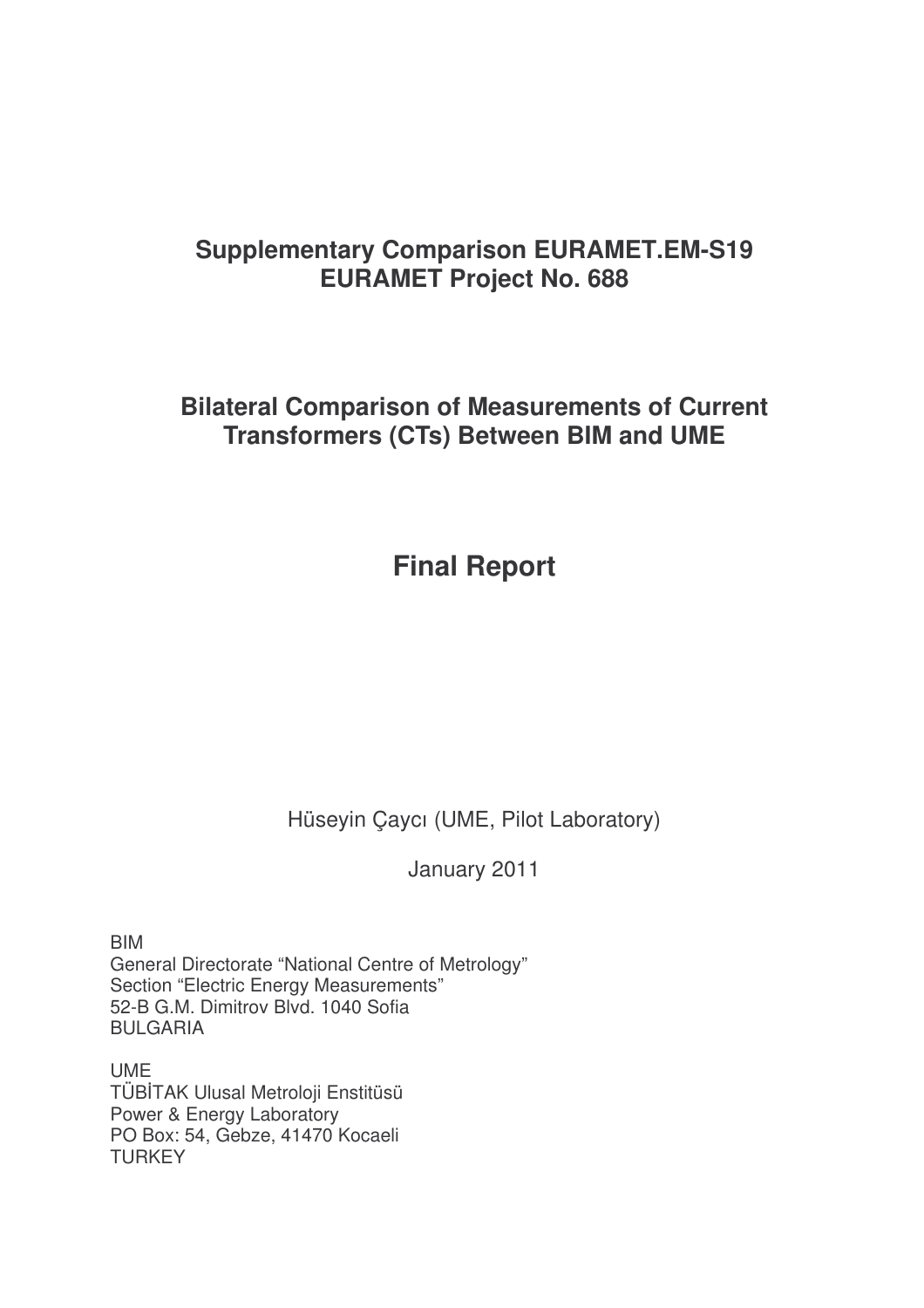### *Abstract*

*This report presents the results of a bilateral comparison on current transformer measurements between BIM (Bulgarian Institute of Metrology) and UME (TÜBTAK Ulusal Metroloji Enstitüsü / NMI of Turkey). The comparison was registered as EURAMET project no 688 and EURAMET.EM-S19 in the BIPM Key Comparison Database. The aim of this project is comparison of AC current ratio standards of UME and BIM at 50Hz between 5A/5A and 1000A/5A current ratios. Main targets of the comparison are to demonstrate equivalence of metrological practice and to check the correctness of the calibration results. The results of the measurements showed a good agreement between BIM and UME both for the ratio errors and phase displacements.*

### **Table of Content**

| <b>APPENDIX A2. Uncertainty Budgets</b> |  |
|-----------------------------------------|--|
|                                         |  |
|                                         |  |
|                                         |  |
|                                         |  |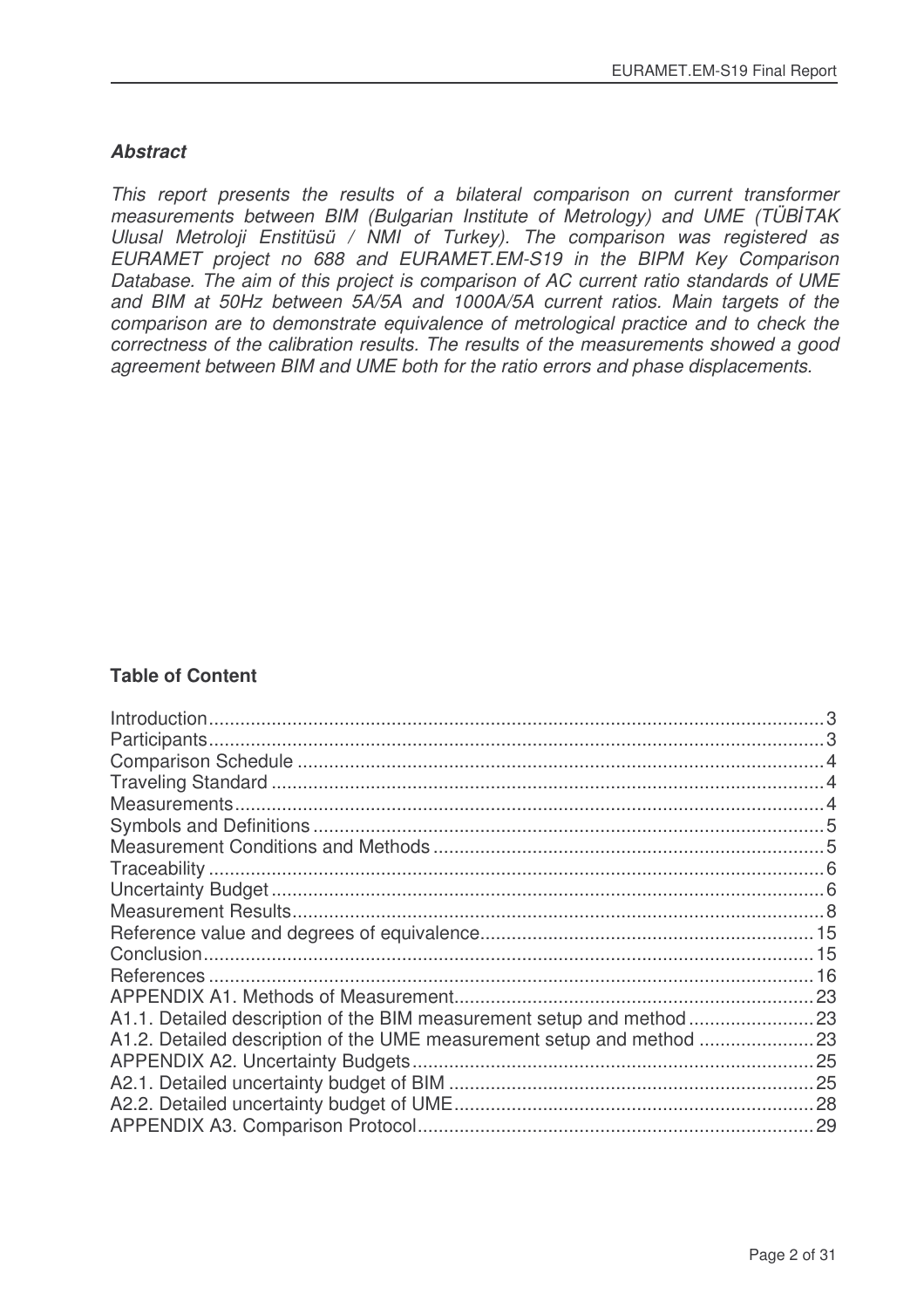### **Introduction**

A supplementary comparison was organized between UME, Turkey and BIM, Bulgaria, in the field of current transformer measurements. This comparison was registered as EURAMET project no 688 and EURAMET.EM-S19 in the BIPM Key Comparison Database.

The aim of this project is comparison of AC current ratio standards of UME and BIM at 50Hz between 5A/5A and 1000A/5A current ratios. Main targets of the comparison are to demonstrate equivalence of metrological practice and to check the correctness of the calibration results.

Current transformer measurements performed by UME and BIM, support a large number of measurements made in the electrical generation, supply and distribution industries in their own countries and they also support transformer manufacturers who rely on national standards as a source of traceability. The current ratio errors and phase angle errors of each ratio of the uncompensated current transformer transfer standard were determined at a defined frequency, burden and power factor, using each participant's standard measuring method and equipment.

## **Participants**

### BIM (formerly NCM)

| Name<br>Address | : Bulgarian Institute of Metrology, National Centre of Metrology<br>: General Directorate "National Centre of Metrology"<br>Section "Electric Energy Measurements"<br>52-B G.M. Dimitrov Blvd.<br>1040 Sofia |
|-----------------|--------------------------------------------------------------------------------------------------------------------------------------------------------------------------------------------------------------|
| Country         | : Bulgaria<br>Contact Person: Mr. Emil Dimitrov<br>Tel. : +359 29702792<br>E-mail: e.dimitrov@bim.government.bg                                                                                              |

### UME

| Name    | : TÜBİTAK Ulusal Metroloji Enstitüsü (NMI of Turkey)       |  |
|---------|------------------------------------------------------------|--|
| Address | : TÜBİTAK UME                                              |  |
|         | PO Box: 54 Gebze                                           |  |
|         | 41470 Kocaeli                                              |  |
| Country | : Turkey                                                   |  |
|         | Contact Person: Mr. Hüseyin Çaycı (Comparison Coordinator) |  |
|         | Tel. : +90 262 6795000                                     |  |
|         | E-mail: huseyin.cayci@ume.tubitak.gov.tr                   |  |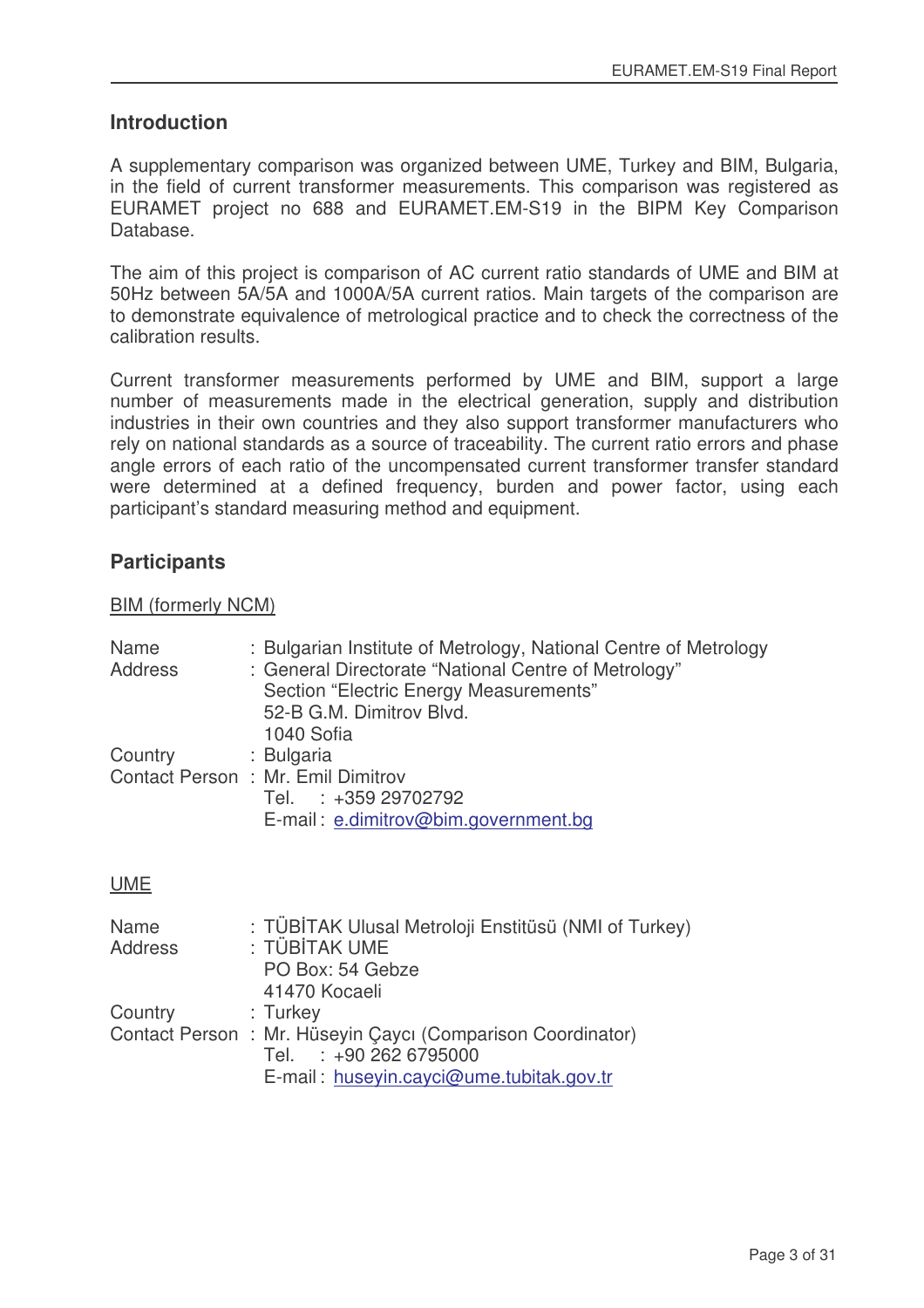# **Comparison Schedule**

| <b>Acronym</b> | <b>National Metrology Institute</b>     | <b>Country</b>  | <b>Dates of Measurements</b>        |
|----------------|-----------------------------------------|-----------------|-------------------------------------|
| <b>BIM</b>     | <b>Bulgarian Institute of Metrology</b> | <b>Bulgaria</b> | April 2003 (I)<br>October 2003 (II) |
| <b>UME</b>     | TÜBİTAK Ulusal Metroloji<br>Enstitüsü   | Turkey          | <b>June 2003</b>                    |

The participating institutes and measurement dates are listed in the following table.

**Table 1.** List of participants and measurement dates

Note: Second measurement results of BIM (October 2003) were taken into account while calculating the comparison results.

## **Traveling Standard**

The traveling standard was an uncompensated multi-ratio current transformer provided by BIM.

| Manufacturer/Model                      | : I-512, Russia                |                            |
|-----------------------------------------|--------------------------------|----------------------------|
| <b>Serial Number</b>                    | : 21/1980                      |                            |
| Transformation Ratios: Primary currents |                                | : from $0.5$ A up to 3000A |
|                                         | Secondary currents : 1A and 5A |                            |
| <b>Class and Rating</b>                 | : Class 0,05 at 5VA, 50Hz      |                            |
| Weight                                  | $: 106$ kg                     |                            |

### **Measurements**

Each participating laboratory was asked to make measurements under their normal laboratory conditions using the following guidelines:

| Transformation ratios: 1000A, 500A, 200A, 100A, 50A, 20A, 10A, 5A / 5A |
|------------------------------------------------------------------------|
| : $5VA$ , $cos \beta = 1$                                              |
| :50Hz                                                                  |
| : $(23 \pm 1)$ °C                                                      |
| $: 120\%$ , 100%, 50%, 20%, 10%, and 5% (2% optional)                  |
|                                                                        |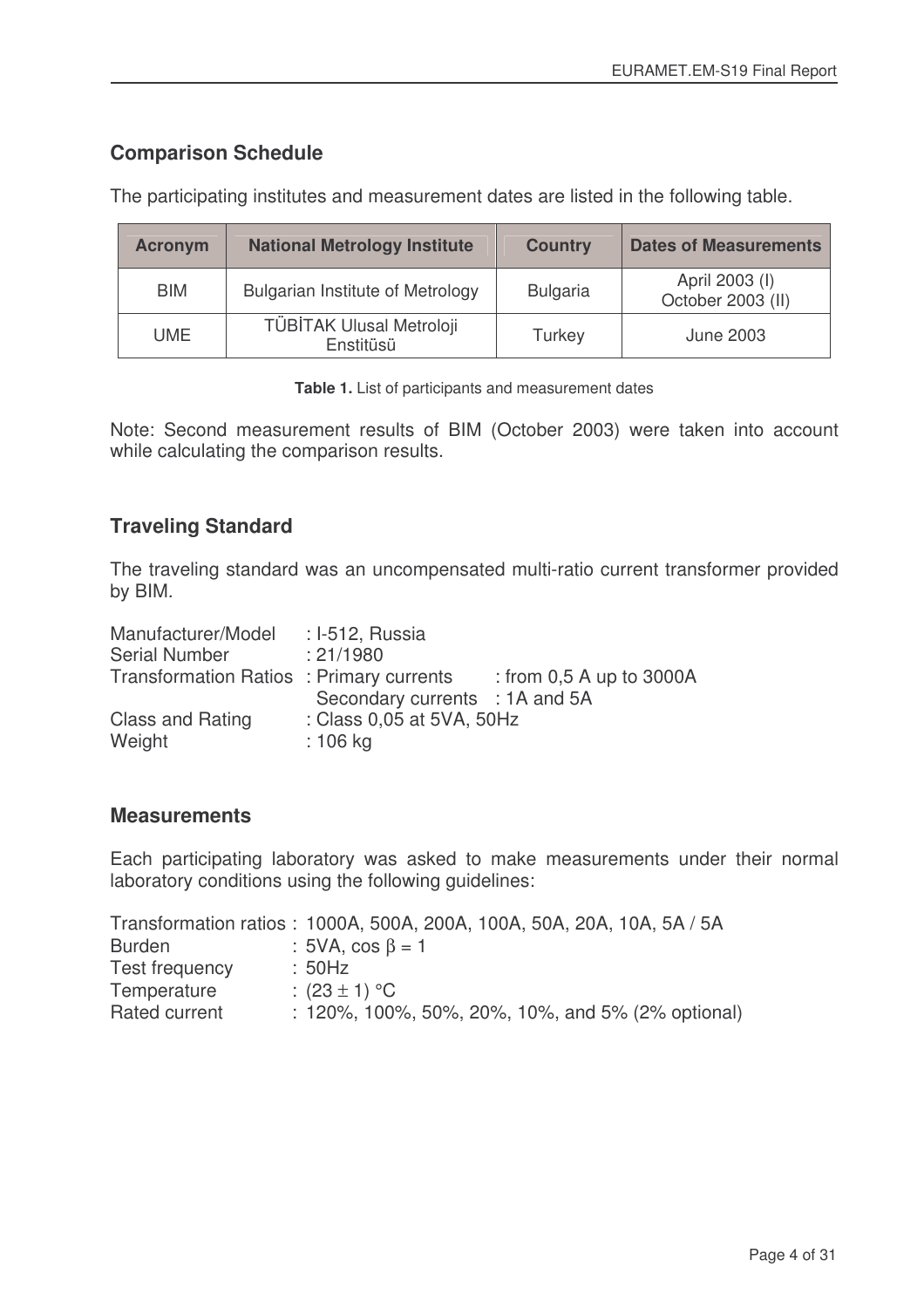# **Symbols and Definitions**

The symbols and definitions stated are in accordance with IEC 60044-1:2003-2 [1].

 $\epsilon_{X}$ Current error: the error which a transformer introduces into the measurement of a current and which arises from the fact that the actual transformation ratio is not equal to the rated transformation ratio.

The current error expressed in per cent is given by the formula:

$$
Current\ error\ \% = \frac{(K_n I_s - I_p) \times 100}{I_p}
$$

where,

 $K_n$  is the rated transformation ratio;

- $I<sub>p</sub>$  is the actual primary current;
- $I_s$  is the actual secondary current when  $I_p$  is flowing, under the conditions of measurement.
- $Z_B$  Burden: The impedance of the secondary circuit in ohms and power-factor. The burden is usually expressed as the apparent power in volt-amperes absorbed at a specified power-factor and at the rated secondary current.
- $\delta_X$  Phase displacement: The difference in phase between the primary and secondary current vectors, the direction of the vectors being so chosen that the angle is zero for a perfect transformer. The phase displacement is said to be positive when the secondary current vector leads the primary current vector. It is usually expressed in minutes or centiradians.

# **Measurement Conditions and Methods**

|  | Laboratory | <b>Method</b> | <b>Temperature</b> |            | <b>Burden</b> | <b>Frequency</b> |
|--|------------|---------------|--------------------|------------|---------------|------------------|
|  |            |               | $\frac{1}{2}C$     | VA         | $Cos \beta$   | <b>Hz</b>        |
|  | <b>BIM</b> | Note 1        | $23 \pm 1$         | $5 \pm 3%$ |               | 50               |
|  | <b>UME</b> | Note 2,3      | $23 \pm 1$         | $5 + 1%$   |               | $50 \pm 0.2$     |

Each laboratory's measuring conditions and method of calibration are listed in the following table.

**Table 2.** Reference conditions in the laboratories during the measurements

- Note 1: Comparison against standard current transformer with errors measured on commercial test set.
- Note 2: Comparison with compensated current comparator [2].
- Note 3: Comparison against electronically compensated current comparator with errors measured on commercial test set.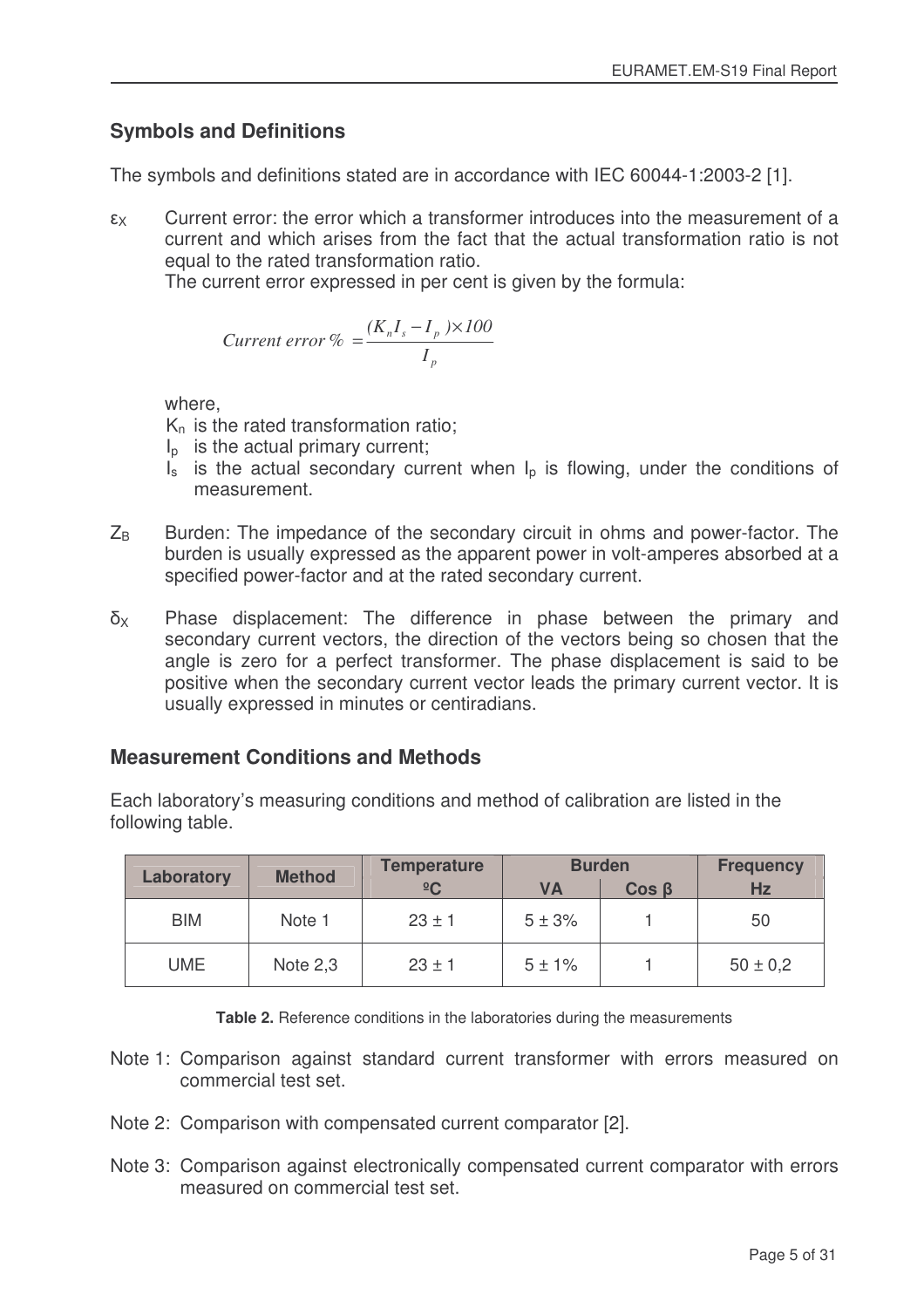The following table details the type of standard and/or instrument used by each participant in the measurement of the transfer standard.

|            |                              | <b>Standard</b>      |                    | <b>Bridge</b>  |        |          |  |  |  |  |
|------------|------------------------------|----------------------|--------------------|----------------|--------|----------|--|--|--|--|
| Lab.       | <b>Passive</b><br><b>CCC</b> | Elect.<br><b>CCC</b> | <b>Transformer</b> | <b>Passive</b> | Elect. | Homemade |  |  |  |  |
| <b>UME</b> | ✔                            |                      |                    |                |        |          |  |  |  |  |
| <b>BIM</b> |                              |                      |                    |                |        |          |  |  |  |  |

**Table 3.** Types of standard used by participants

Legend

- Lab. : Laboratory
- CCC : Compensated current comparator
- Elect. : Electronic

For more details of calibration methods, see APPENDIX A1.

## **Traceability**

Each participant supplied a statement of traceability to the SI. The following table shows if traceability is to their own national standards or if their traceability is to another national laboratory.

| Laboratory | <b>Traceable to own</b><br><b>National Standards</b> | <b>Traceable to other</b><br><b>National Standards</b> |
|------------|------------------------------------------------------|--------------------------------------------------------|
| <b>BIM</b> |                                                      | SP (Sweden)                                            |
| UME        |                                                      |                                                        |

**Table 4.** Traceability

### **Uncertainty Budget**

Table 5 shows a typical uncertainty budget used by UME in the calculation of its uncertainty values. The uncertainty budget given shows the contributions associated with the measurements made on ratio  $5A/5A$  at  $I/I<sub>n</sub>=100%$ , at a burden of 5VA, unity power factor, at a frequency of 50Hz and an ambient temperature of 23˚C. The uncertainty budgets supplied by BIM contained most of the principle contributions listed below.

For more details of uncertainty budgets of each NMI, see APPENDIX A2.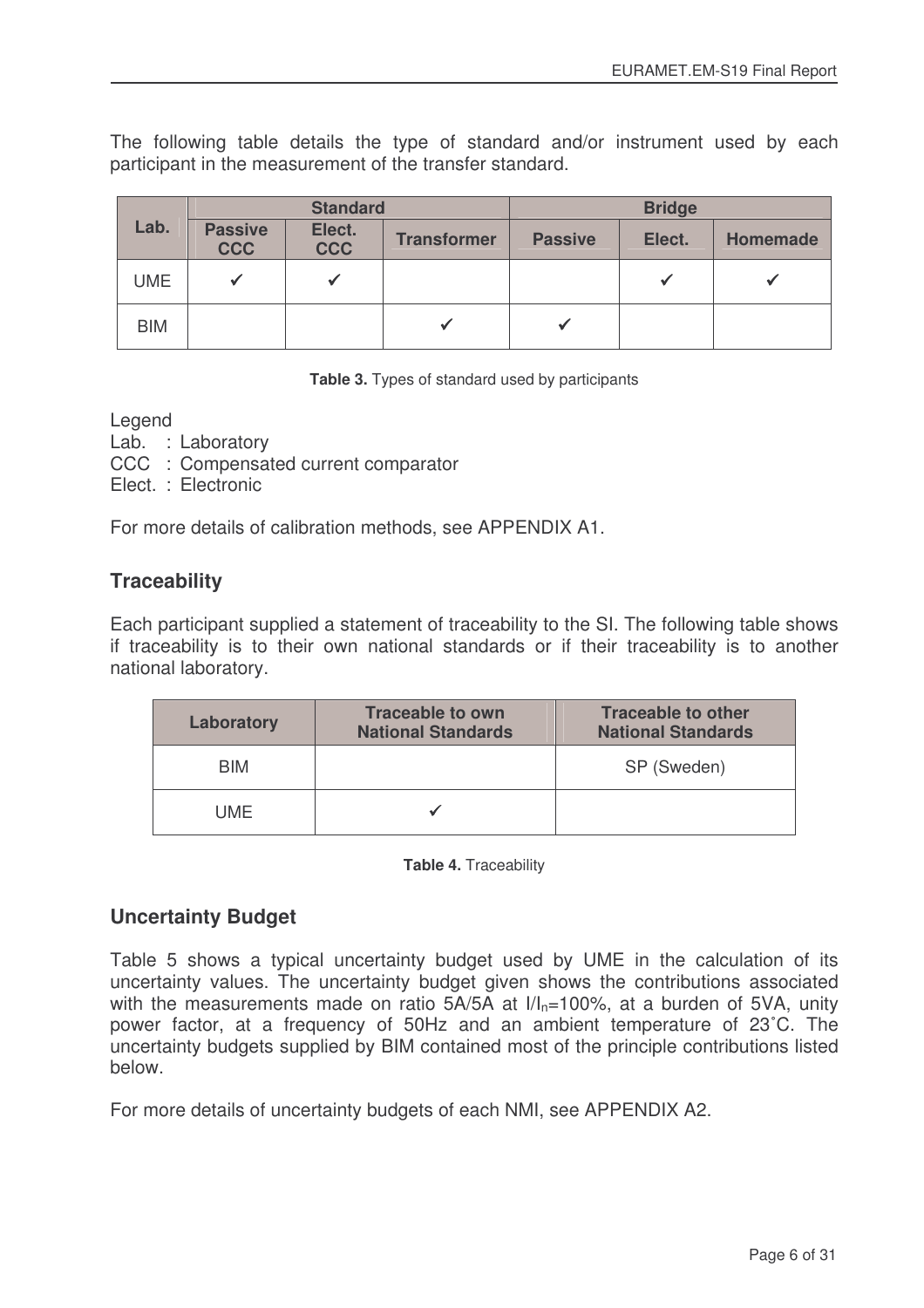| <b>Quantity</b>                            | <b>Standard</b><br>Uncertainty<br>(ppm) | <b>Type</b> | <b>Probability</b><br><b>Distribution</b> | <b>Sensitivity</b><br><b>Coefficient</b> | <b>Uncertainty</b><br><b>Contribution</b><br>(ppm) |
|--------------------------------------------|-----------------------------------------|-------------|-------------------------------------------|------------------------------------------|----------------------------------------------------|
| Calibration of bridge and<br>comparator    | 16.0                                    | B           | normal                                    | 1                                        | 16.0                                               |
| Error in the bridge                        | 5.8                                     | B           | rectangular                               | 1                                        | 5.8                                                |
| Error due to frequency setting             | 1.2                                     | B           | rectangular                               | 1                                        | 1.2                                                |
| Resolution of test set                     | 0.3                                     | B           | rectangular                               | 1                                        | 0.3                                                |
| Error due to burden setting                | 0.6                                     | B           | rectangular                               | 1                                        | 0.6                                                |
| Error due to temperature                   | 1.2                                     | B           | rectangular                               | 1                                        | 1.2                                                |
| Circuit configuration                      | 1.0                                     | В           | normal                                    | 1                                        | 1.0                                                |
| Error due to current setting               | 0.6                                     | B           | rectangular                               | 1                                        | 0.6                                                |
| Repeatability                              | 10                                      | A           | normal                                    | 1                                        | 10                                                 |
| Combined uncertainty                       |                                         |             |                                           |                                          | 19.8                                               |
| <b>Expanded uncertainty (U)</b><br>$(k=2)$ |                                         |             |                                           |                                          | 39.7                                               |

**Table 5.** Uncertainty budget of UME for the current error measurement on ratio 5A/5A at  $I/I_{n}=100\%$ 

The contributions for the "Calibration of the bridge and comparator" and "Error in the bridge" take into account any error of the test set and standard comparator used in calibration of the transfer standard.

The contribution for the error due to the burden setting takes into account the fact that the actual burden was either too high or too low. The change in  $\epsilon_{\text{X}}$  and  $\bar{\mathsf{o}}_{\text{X}}$  for a change in VA was calculated and then the error included in the budget.

The contribution for the error due to the current setting covers any inaccuracy in the setting of the applied current,  $I/I_n$ .

The value for repeatability is the standard deviation of the mean for each individual set of measurements.

For all measurements made by UME and BIM, the reported expanded uncertainties are based on a standard uncertainty multiplied by a coverage factor of k=2, which for a normal distribution provides a level of confidence of approximately 95 % [3].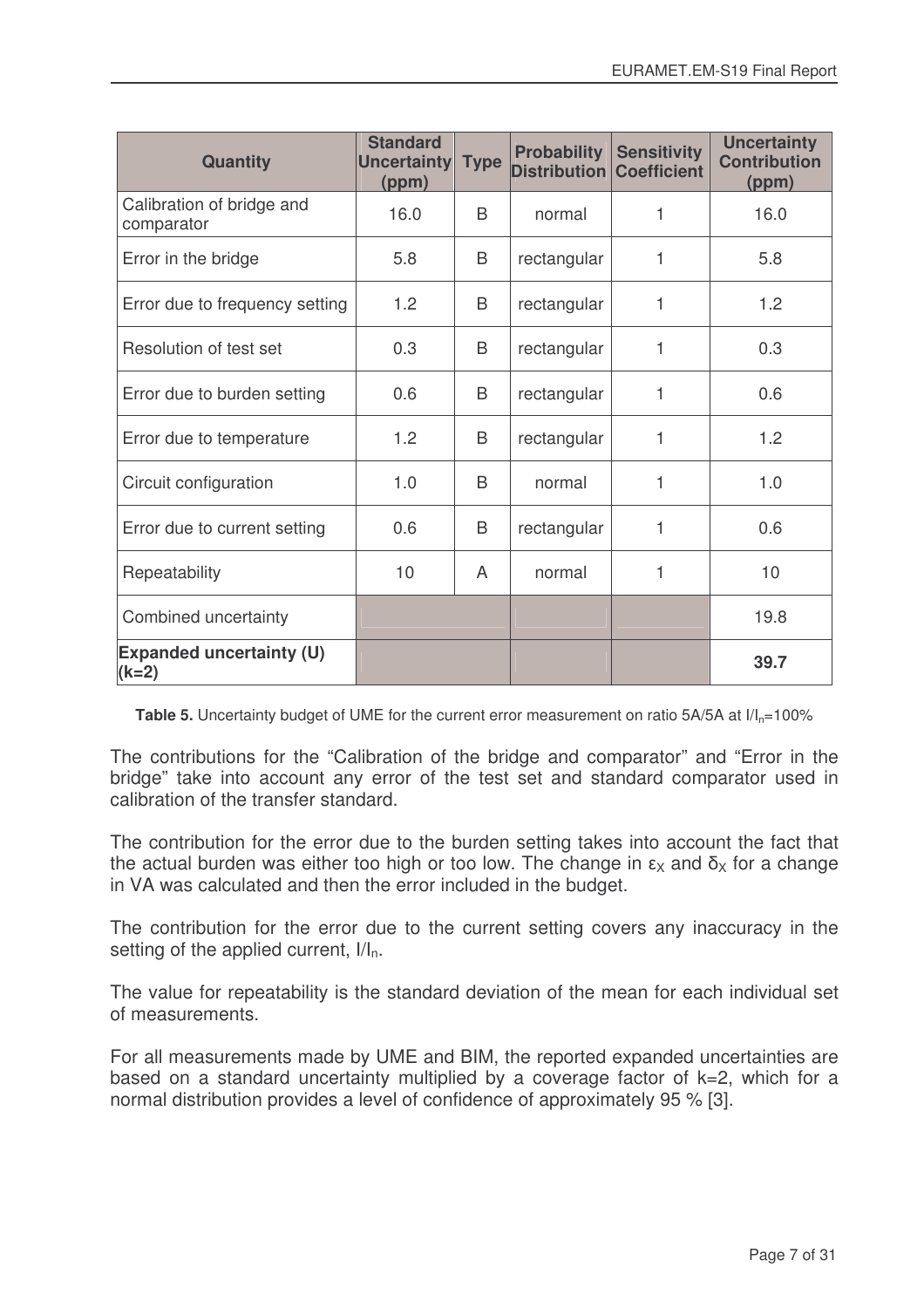### **Measurement Results**

The results obtained from the comparison, are displayed in two ways. The first is a set of graphs showing the current error and phase displacement comparison results for all ratios at  $1/I_n=120\%$ , 100%, 20%, 10% and 5%. Following the graphs is a set of tables displaying the results supplied by UME and BIM for both current error and phase displacement. Each participant's individual expanded uncertainty is also included in the tables. Although the phase displacement values of BIM are given in min, they are displayed as urad in the following graphs and tables.



**Figure 1.** The current error comparison results and expanded uncertainties  $U_i$  ( $k = 2$ ) for all ratios, at  $I/I_n=120\%$ .



**Figure 2.** The phase displacement comparison results and expanded uncertainties  $U_i$  ( $k = 2$ ) for all ratios, at  $I/I_n=120\%$ .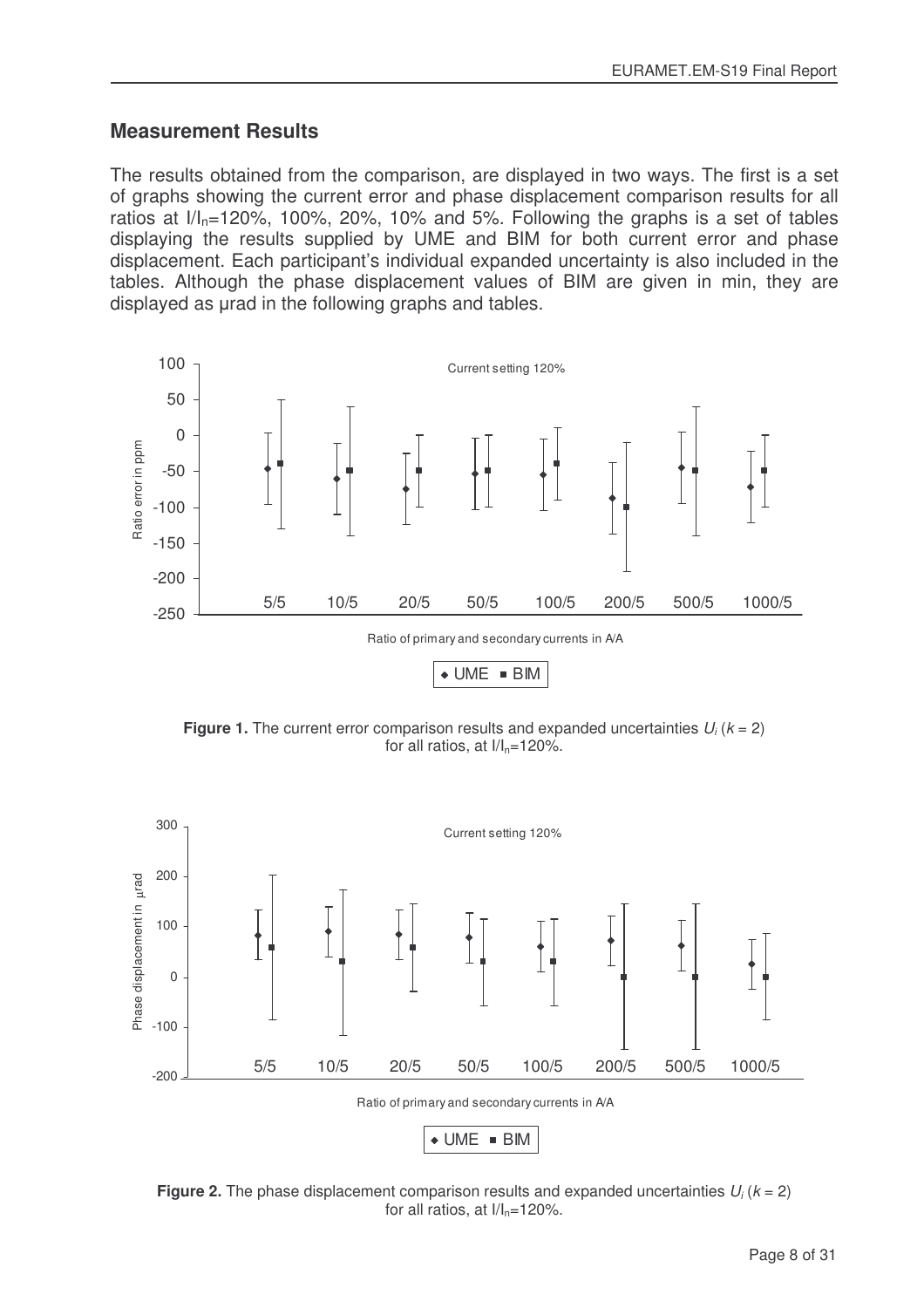

**Figure 3.** The current error comparison results and expanded uncertainties  $U_i$  ( $k = 2$ ) for all ratios, at  $I/I_n=100\%$ .



**Figure 4.** The phase displacement comparison results and expanded uncertainties  $U_i$  ( $k = 2$ ) for all ratios, at  $I/I_n=100\%$ .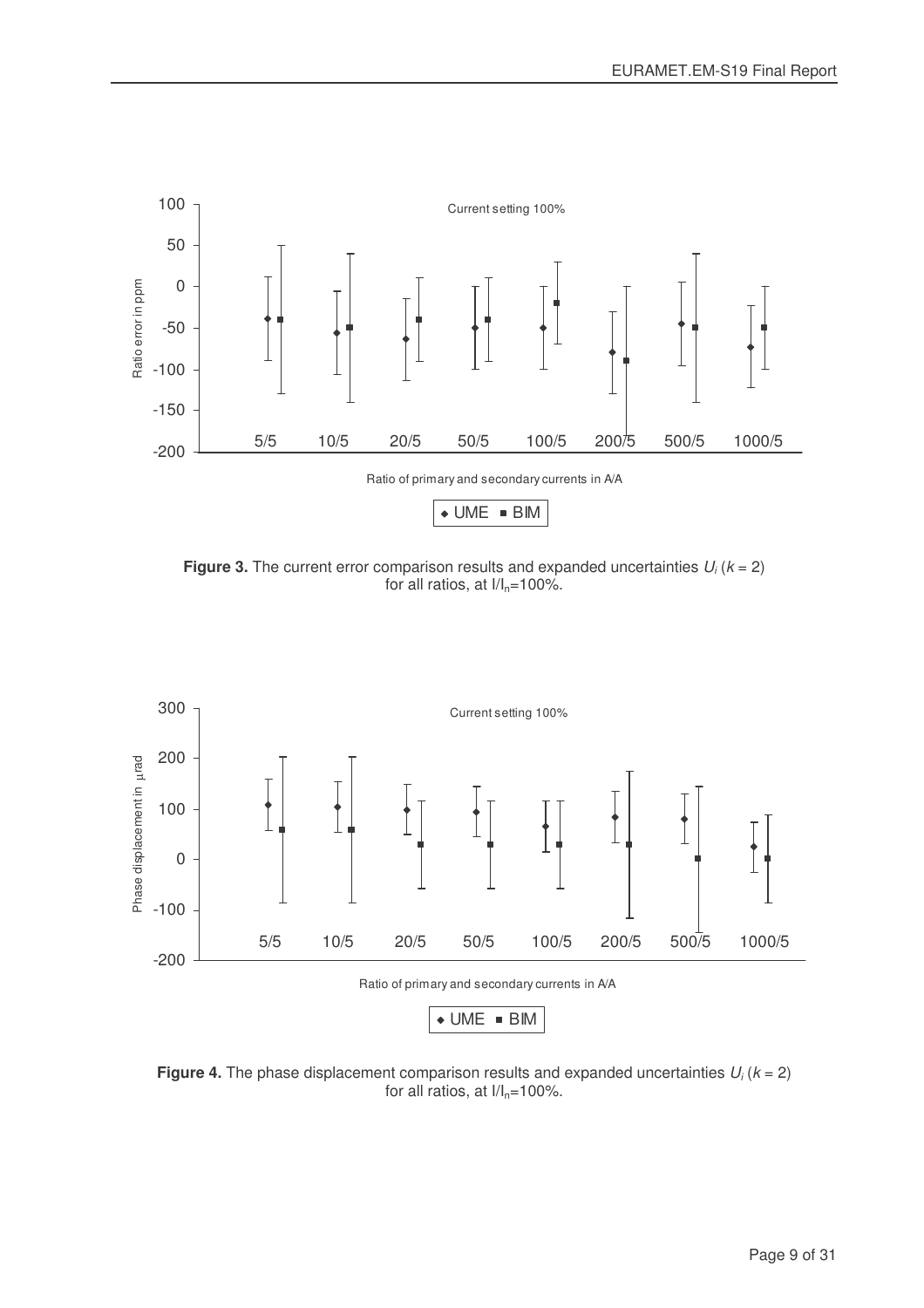

**Figure 5.** The current error comparison results and expanded uncertainties  $U_i$  ( $k = 2$ ) for all ratios, at  $I/I_n=20\%$ .



**Figure 6.** The phase displacement comparison results and expanded uncertainties  $U_i$  ( $k = 2$ ) for all ratios, at  $I/I_n=20\%$ .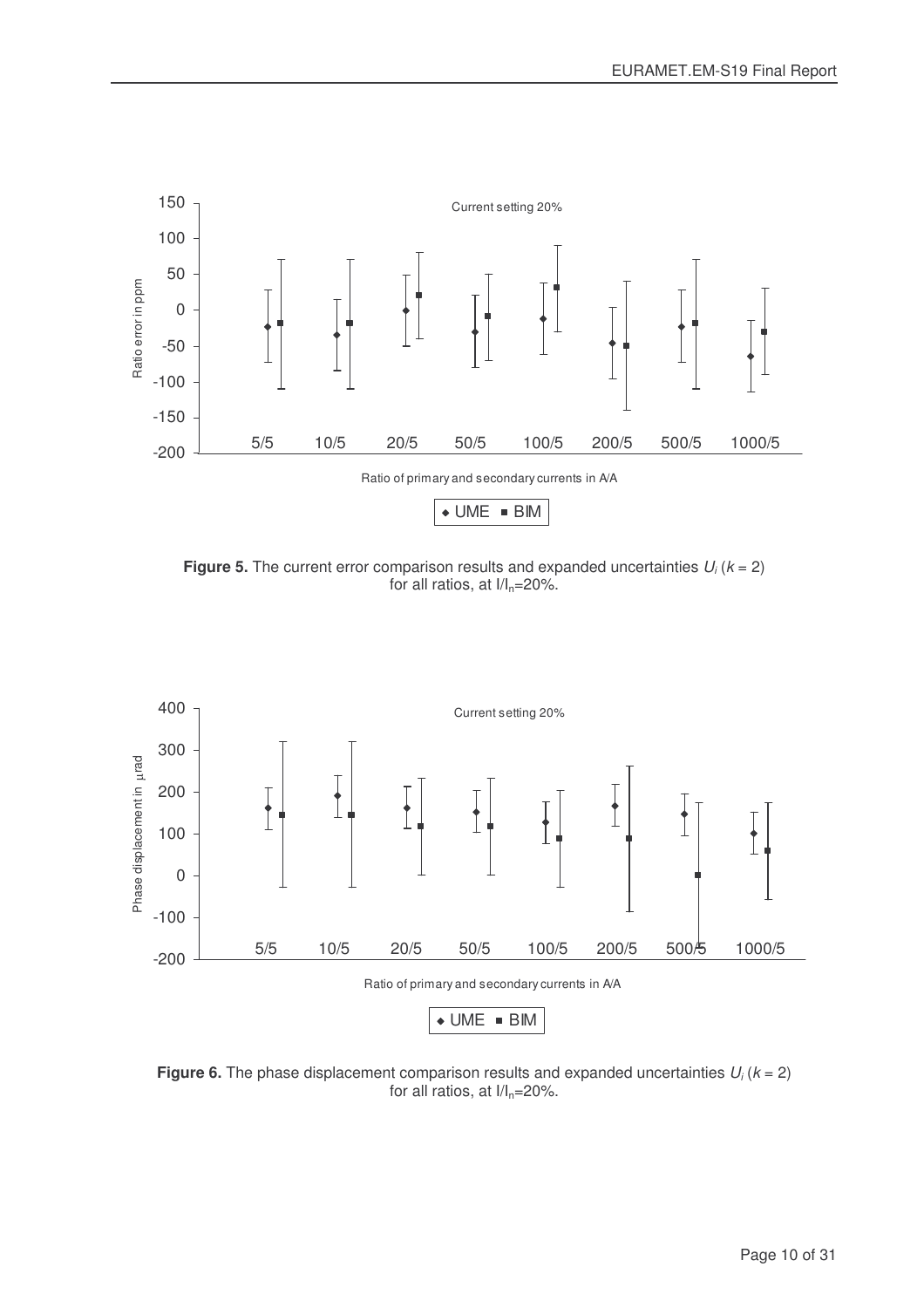

**Figure 7.** The current error comparison results and expanded uncertainties  $U_i$  ( $k = 2$ ) for all ratios, at  $I/I_n=10\%$ .



**Figure 8.** The phase displacement comparison results and expanded uncertainties *U<sup>i</sup>* (*k* = 2) for all ratios, at  $I/I_n=10\%$ .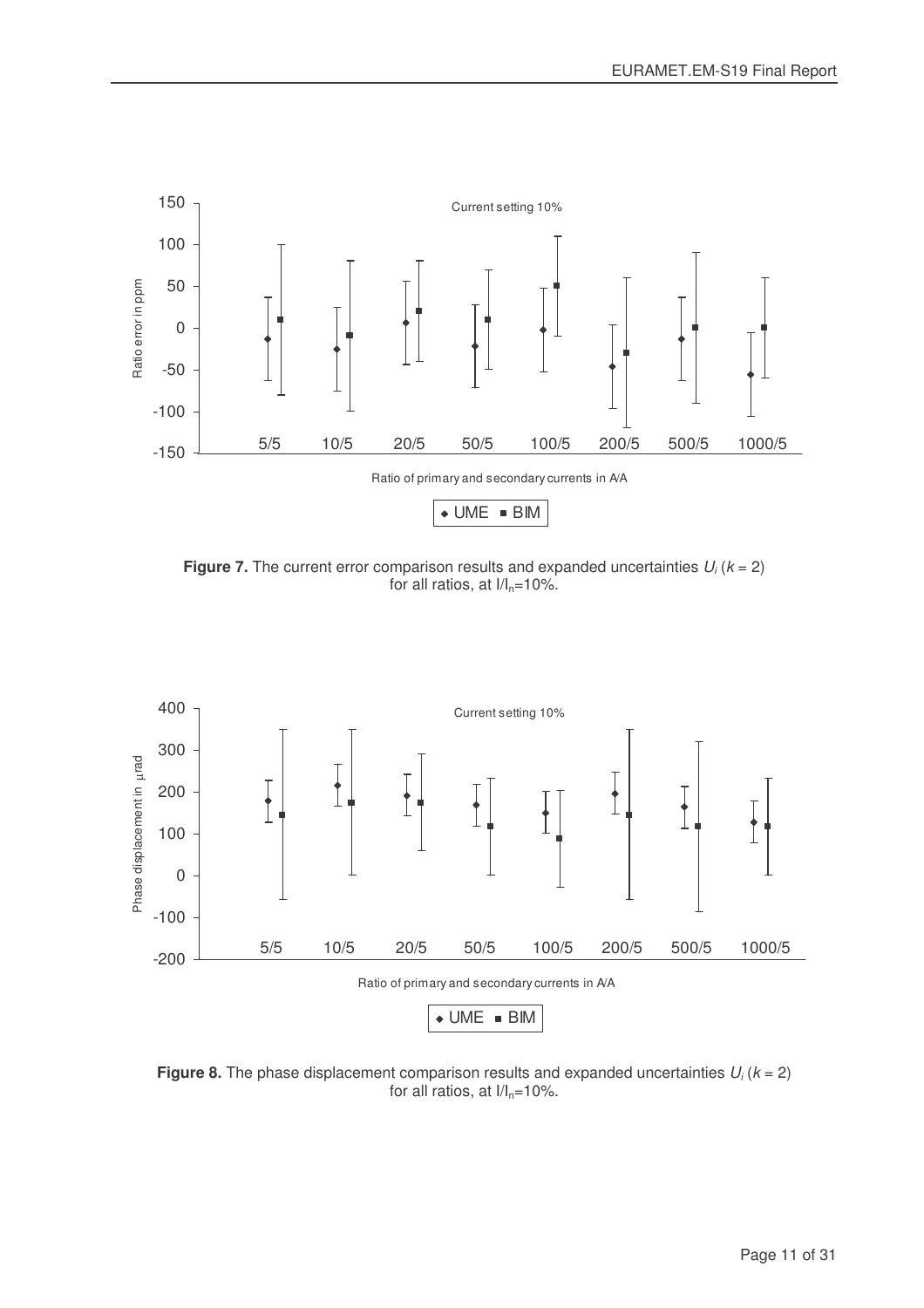

**Figure 9.** The current error comparison results and expanded uncertainties  $U_i$  ( $k = 2$ ) for all ratios, at  $I/I_n=5%$ .



**Figure 10.** The phase displacement comparison results and expanded uncertainties  $U_i$  ( $k = 2$ ) for all ratios, at  $I/I_n=5%$ .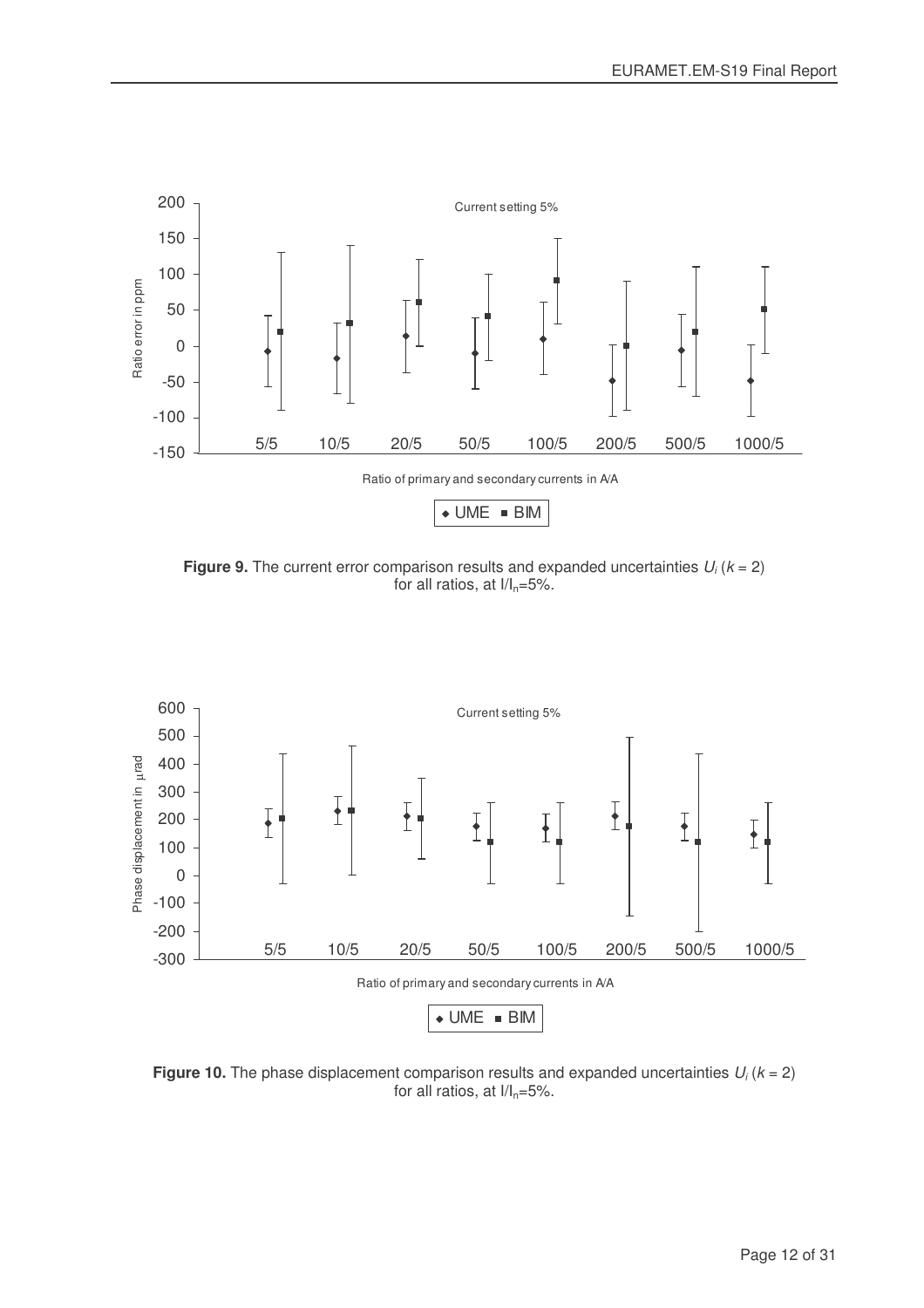|                  |                |            | 5A/5A                    |            |                |            | 10A/5A         |                          | 20A/5A                   |    |                |                          | 50A/5A         |    |                          |                          |
|------------------|----------------|------------|--------------------------|------------|----------------|------------|----------------|--------------------------|--------------------------|----|----------------|--------------------------|----------------|----|--------------------------|--------------------------|
| 1/1 <sub>n</sub> |                | <b>UME</b> |                          | <b>BIM</b> |                | <b>UME</b> |                | <b>BIM</b>               | <b>BIM</b><br><b>UME</b> |    |                | <b>UME</b><br><b>BIM</b> |                |    |                          |                          |
| $\%$             | $\epsilon_{X}$ | U          | $\epsilon_{X}$           |            | $\epsilon_{X}$ | U          | $\epsilon_{X}$ | U                        | $\epsilon_{X}$           |    | $\epsilon_{X}$ |                          | $\epsilon_{X}$ | U  | $\epsilon_{X}$           | U                        |
| 120              | $-47$          | 50         | $-40$                    | 90         | $-61$          | 50         | $-50$          | 90                       | $-75$                    | 50 | $-50$          | 50                       | $-54$          | 50 | $-50$                    | 50                       |
| 100              | $-39$          | 50         | $-40$                    | 90         | $-56$          | 50         | $-50$          | 90                       | $-64$                    | 50 | $-40$          | 50                       | $-50$          | 50 | $-40$                    | 50                       |
| 50               | $-36$          | 50         | $\overline{\phantom{0}}$ | -          | $-49$          | 50         | -              | $\overline{\phantom{0}}$ | $-24$                    | 50 | -              | -                        | $-43$          | 50 | $\overline{\phantom{0}}$ | $\overline{\phantom{0}}$ |
| 20               | $-23$          | 50         | $-20$                    | 90         | $-35$          | 50         | $-20$          | 90                       | -1                       | 50 | 20             | 60                       | $-30$          | 50 | $-10$                    | 60                       |
| 10               | $-14$          | 50         | 10                       | 90         | $-26$          | 50         | $-10$          | 90                       | 6                        | 50 | 20             | 60                       | $-22$          | 50 | 10                       | 60                       |
| 5                | $-8$           | 50         | 20                       | 10         | $-18$          | 50         | 30             | 10                       | 13                       | 50 | 60             | 60                       | $-11$          | 50 | 40                       | 60                       |
| C                | 30             | 50         | -                        | -          | $-10$          | 50         | -              | $\overline{\phantom{0}}$ | 21                       | 50 | -              | -                        | 10             | 50 | $\overline{\phantom{0}}$ |                          |

|         |                |            | 100A/5A                  |            | 200A/5A        |            |                |            |                | 500A/5A |                          |                          |                | 1000A/5A |                |    |  |
|---------|----------------|------------|--------------------------|------------|----------------|------------|----------------|------------|----------------|---------|--------------------------|--------------------------|----------------|----------|----------------|----|--|
| $1/I_n$ |                | <b>UME</b> |                          | <b>BIM</b> |                | <b>UME</b> |                | <b>BIM</b> | <b>UME</b>     |         | <b>BIM</b>               |                          | <b>UME</b>     |          | <b>BIM</b>     |    |  |
| $\%$    | $\epsilon_{X}$ | U          | $\epsilon_{X}$           |            | $\epsilon_{X}$ | U          | $\epsilon_{X}$ | U          | $\epsilon_{X}$ |         | $\epsilon_{X}$           |                          | $\epsilon_{X}$ |          | $\epsilon_{X}$ | U  |  |
| 120     | $-55$          | 50         | $-40$                    | 50         | $-88$          | 50         | $-100$         | 90         | $-45$          | 50      | $-50$                    | 90                       | $-72$          | 50       | $-50$          | 50 |  |
| 100     | $-50$          | 50         | $-20$                    | 50         | $-80$          | 50         | $-90$          | 90         | $-45$          | 50      | $-50$                    | 90                       | $-73$          | 50       | $-50$          | 50 |  |
| 50      | $-30$          | 50         | $\overline{\phantom{0}}$ | -          | $-58$          | 50         | -              | -          | $-39$          | 50      | $\overline{\phantom{a}}$ | $\overline{\phantom{a}}$ | $-77$          | 50       | -              | -  |  |
| 20      | $-12$          | 50         | 30                       | 60         | $-46$          | 50         | $-50$          | 90         | $-23$          | 50      | $-20$                    | 90                       | $-65$          | 50       | $-30$          | 60 |  |
| 10      | $-3$           | 50         | 50                       | 60         | $-46$          | 50         | $-30$          | 90         | $-14$          | 50      |                          | 90                       | $-56$          | 50       |                | 60 |  |
| 5       | 10             | 50         | 90                       | 60         | $-49$          | 50         |                | 90         | $-7$           | 50      | 20                       | 90                       | $-49$          | 50       | 50             | 60 |  |
| ∩       | 35             | 50         |                          |            | $-63$          | 50         | -              | -          | $-2$           | 50      |                          | $\overline{\phantom{a}}$ | $-40$          | 50       | -              | -  |  |

**Table 6.** Current error comparison results with each participant's individual expanded uncertainty

 $\epsilon_{\mathrm{X}}$ , is the current error value for each point supplied by each participant in ppm.

U, is the expanded uncertainty for each point supplied by each participant in ppm.

- , indicates that the point was not reported.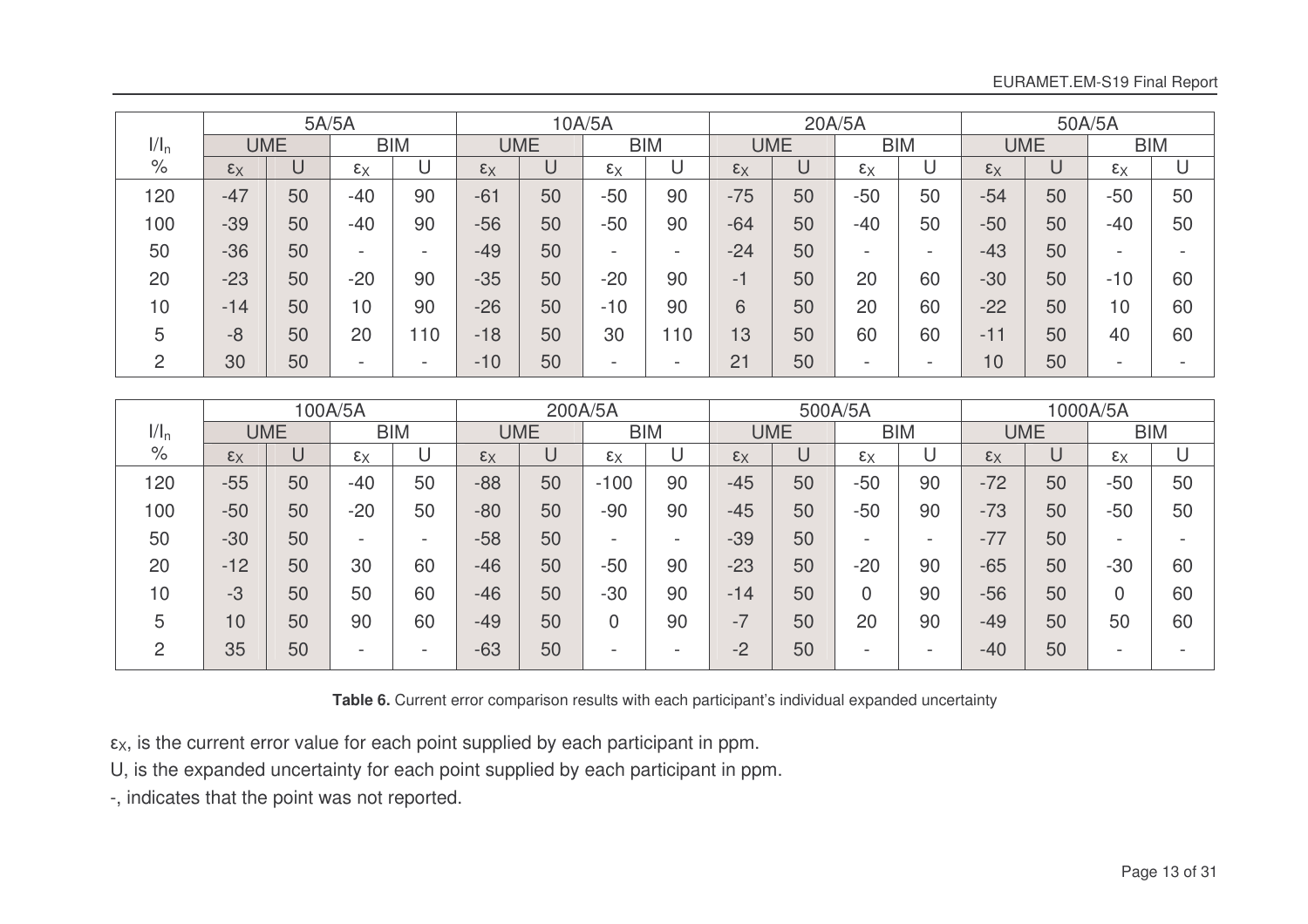|         |            | 5A/5A      |              |            |            |            | 10A/5A       |            |            |            | 20A/5A                |                          |            |            | 50A/5A                   |            |  |
|---------|------------|------------|--------------|------------|------------|------------|--------------|------------|------------|------------|-----------------------|--------------------------|------------|------------|--------------------------|------------|--|
| $1/I_n$ |            | <b>UME</b> |              | <b>BIM</b> |            | <b>UME</b> |              | <b>BIM</b> |            | <b>UME</b> |                       | <b>BIM</b>               |            | <b>UME</b> |                          | <b>BIM</b> |  |
| $\%$    | $\delta_X$ | U          | $\delta_{X}$ |            | $\delta_X$ | U          | $\delta_{X}$ | U          | $\delta_X$ |            | $\delta_{\mathsf{X}}$ |                          | $\delta_X$ | U          | $\delta_{\rm X}$         | U          |  |
| 120     | 83         | 50         | 58           | 145        | 90         | 50         | 29           | 145        | 84         | 50         | 58                    | 87                       | 78         | 50         | 29                       | 87         |  |
| 100     | 108        | 50         | 58           | 145        | 104        | 50         | 58           | 45         | 98         | 50         | 29                    | 87                       | 94         | 50         | 29                       | 87         |  |
| 50      | 129        | 50         | -            |            | 143        | 50         | -            | -          | 125        | 50         |                       | $\overline{\phantom{a}}$ | 120        | 50         | $\overline{\phantom{0}}$ |            |  |
| 20      | 160        | 50         | 45           | 174        | 190        | 50         | 145          | 74         | 162        | 50         | 16                    | 16                       | 152        | 50         | 16                       | 116        |  |
| 10      | 77         | 50         | 45           | 203        | 215        | 50         | 174          | 74         | 191        | 50         | 174                   | 16                       | 168        | 50         | 16                       | 116        |  |
| 5       | 186        | 50         | 203          | 232        | 232        | 50         | 232          | 232        | 211        | 50         | 203                   | 145                      | 174        | 50         | 16                       | 145        |  |
| C       | 120        | 50         | -            | -          | 242        | 50         | -            | -          | 223        | 50         | -                     | $\overline{\phantom{0}}$ | 170        | 50         | -                        |            |  |

|         |                       |            | 100A/5A                  |            |            |            | 200A/5A    |            |            |            | 500A/5A    |            |              |            | 1000A/5A         |            |
|---------|-----------------------|------------|--------------------------|------------|------------|------------|------------|------------|------------|------------|------------|------------|--------------|------------|------------------|------------|
| $1/I_n$ |                       | <b>UME</b> |                          | <b>BIM</b> |            | <b>UME</b> |            | <b>BIM</b> |            | <b>UME</b> |            | <b>BIM</b> |              | <b>UME</b> |                  | <b>BIM</b> |
| $\%$    | $\delta_{\mathsf{X}}$ | U          | $\delta_{X}$             |            | $\delta_X$ | U          | $\delta_X$ | U          | $\delta_X$ | U          | $\delta_X$ |            | $\delta_{X}$ |            | $\delta_{\rm X}$ |            |
| 120     | 60                    | 50         | 29                       | 87         | 72         | 50         |            | 45         | 62         | 50         |            | 45         | 25           | 50         | 0                | 87         |
| 100     | 65                    | 50         | 29                       | 87         | 83         | 50         | 29         | 45         | 80         | 50         |            | 45         | 24           | 50         | 0                | 87         |
| 50      | 91                    | 50         | $\overline{\phantom{0}}$ |            | 18         | 50         | -          |            | 15         | 50         | -          | -          | 55           | 50         | -                |            |
| 20      | 126                   | 50         | 87                       | 116        | 166        | 50         | 87         | 74         | 146        | 50         | 0          | 174        | 101          | 50         | 58               | 116        |
| 10      | 150                   | 50         | 87                       | 116        | 196        | 50         | 145        | 203        | 163        | 50         | 116        | 203        | 127          | 50         | 116              | 116        |
| 5       | 169                   | 50         | 116                      | 145        | 214        | 50         | 174        | 319        | 75         | 50         | 116        | 319        | 147          | 50         | 16               | 145        |
| റ       | 185                   | 50         | -                        |            | 221        | 50         |            |            | 178        | 50         |            |            | 164          | 50         |                  |            |

**Table 7.** Phase displacement comparison results with each participant's individual expanded uncertainty

 $\delta_X$ , is the phase displacement value for each point supplied by each participant in  $\mu$ rad.

U, is the expanded uncertainty for each point supplied by each participant in µrad.

- , indicates that the point was not reported.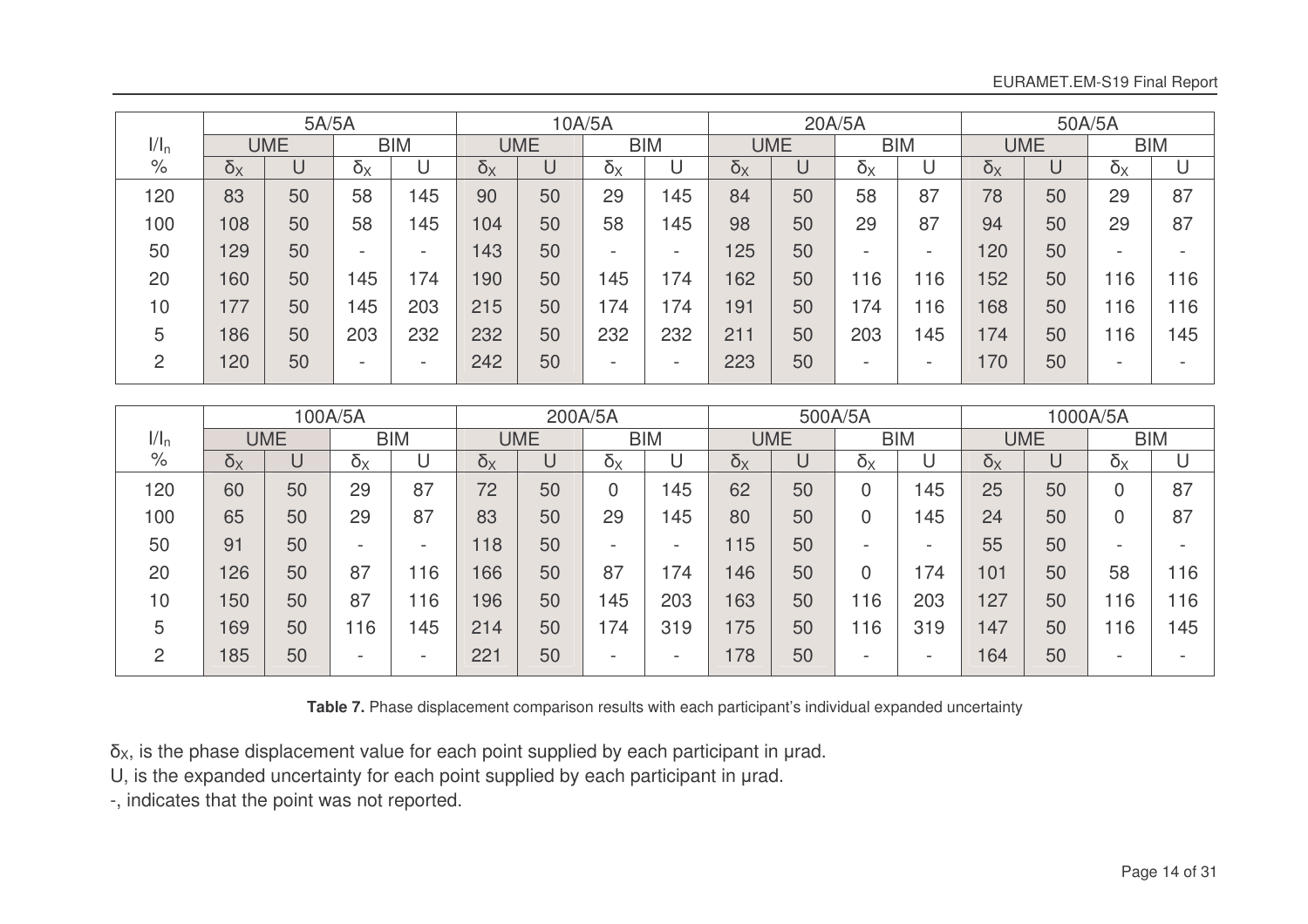### **Reference value and degrees of equivalence**

For all current ratios in the range from 5A/5A to 1000A/5A, UME participated in the supplementary comparison EUROMET.EM-S11 with 15 participants [4]. However, the measurement system of UME used in this comparison is a new one; therefore, there are no results available from previous comparisons. For this reason, only the degrees of equivalence between the two laboratories are determined for all ratios.

The degree of equivalence,  $D_{ii}$  (*i* is rated transformation ratio and *j* is excitation current), between two laboratories is found from the differences of the measurement results, *Xi*:

$$
D_{ij}(\varepsilon) = \varepsilon_{\text{BIM}} - \varepsilon_{\text{UME}}
$$

$$
D_{ij}(\delta) = \delta_{\text{BIM}} - \delta_{\text{UME}}
$$

with relevant uncertainties *u(Dij)* are give by:

$$
u[D_{ij}(\mathcal{E})] = \sqrt{[u(\mathcal{E}_{BIM})]^2 + [u(\mathcal{E}_{UME})]^2}
$$

$$
u[D_{ij}(\delta)] = \sqrt{[u(\delta_{BIM})]^2 + [u(\delta_{UME})]^2}
$$

It is assumed that there is no significant correlation between the results of BIM and UME.

The expanded (k=2) uncertainties *U(Dij)* are:

$$
U[D_{ij}(\varepsilon)]=2\cdot u[D_{ij}(\varepsilon)]
$$

 $U[D_{ii}(\delta)] = 2 \cdot u[D_{ii}(\delta)]$ 

The degrees of equivalence are given in the following figures and tables.

### **Conclusion**

A project on a bilateral comparison of AC current ratio standards of UME and BIM at 50Hz between 5A/5A and 1000A/5A current ratios was performed. Main targets of the comparison were to demonstrate equivalence of metrological practice and to check the correctness of the calibration results. The measurements of the bilateral comparison were carried out according to the agreed time table. The results of the measurements showed a good agreement between BIM and UME both for the ratio errors and phase displacements within the stated uncertainties.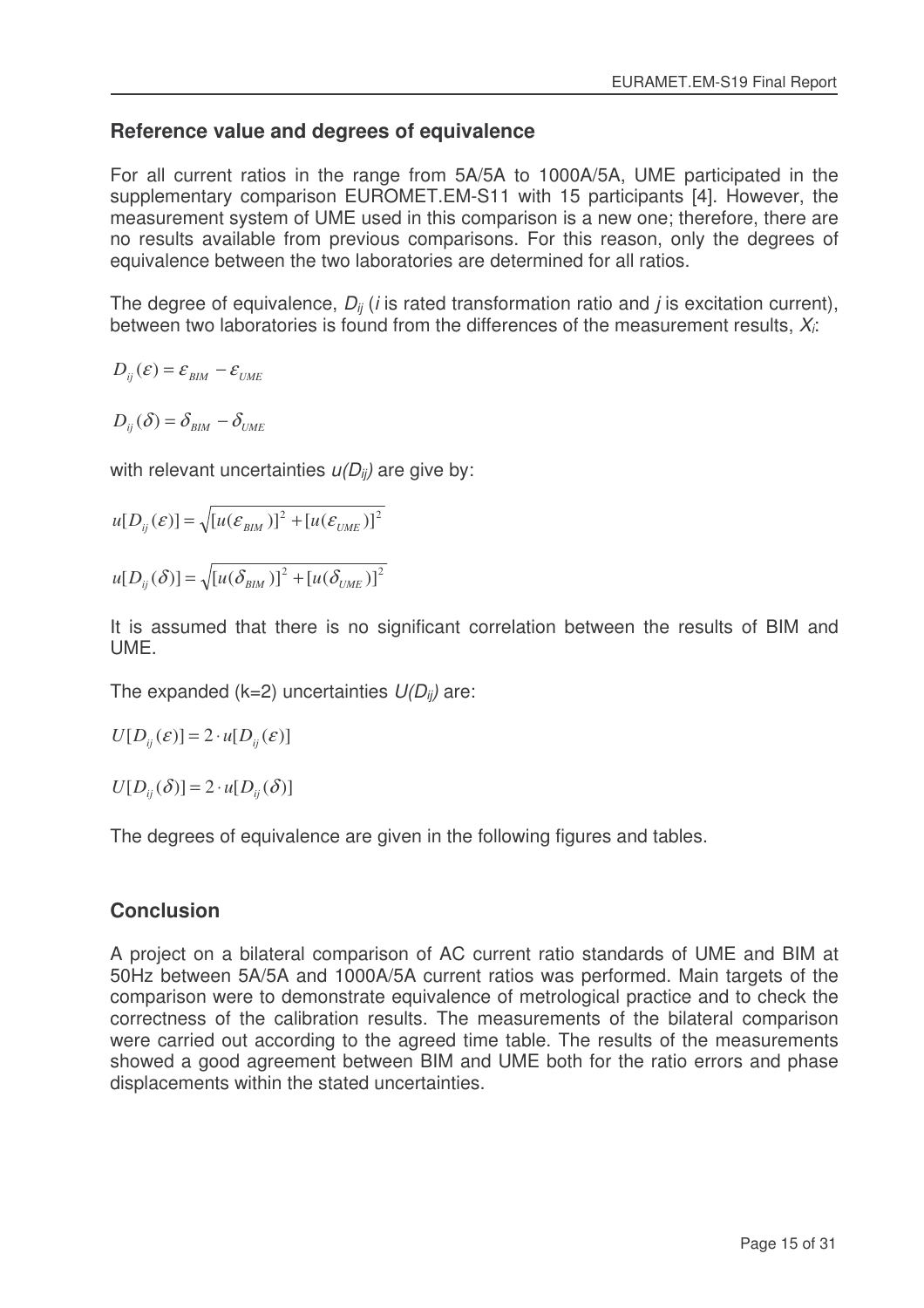### **References**

- [1] IEC 60044-1:2003-2, Instrument Transformers, Part 1: Current Transformers
- [2] Moore W.J.M. and Miljanic P.N., The Current Comparator, IEE Electrical Measurement series 4, Peter Peregrinus Ltd, London, 1988.
- [3] BIPM, IEC, IFCC, ISO, IUPAC, IUPAP, OIML, Guide to the Expression of Uncertainty in Measurement, International Organisation for Standardization, Geneva, First Edition 1993.
- [4] Stuart Harmon and Lesley Henderson, "Final Report EUROMET.EM-S11 on EUROMET projects 473 and 612: Comparison of measurement of current transformers (CTs)", Metrologia, vol. 46, Technical Supplement, 2009.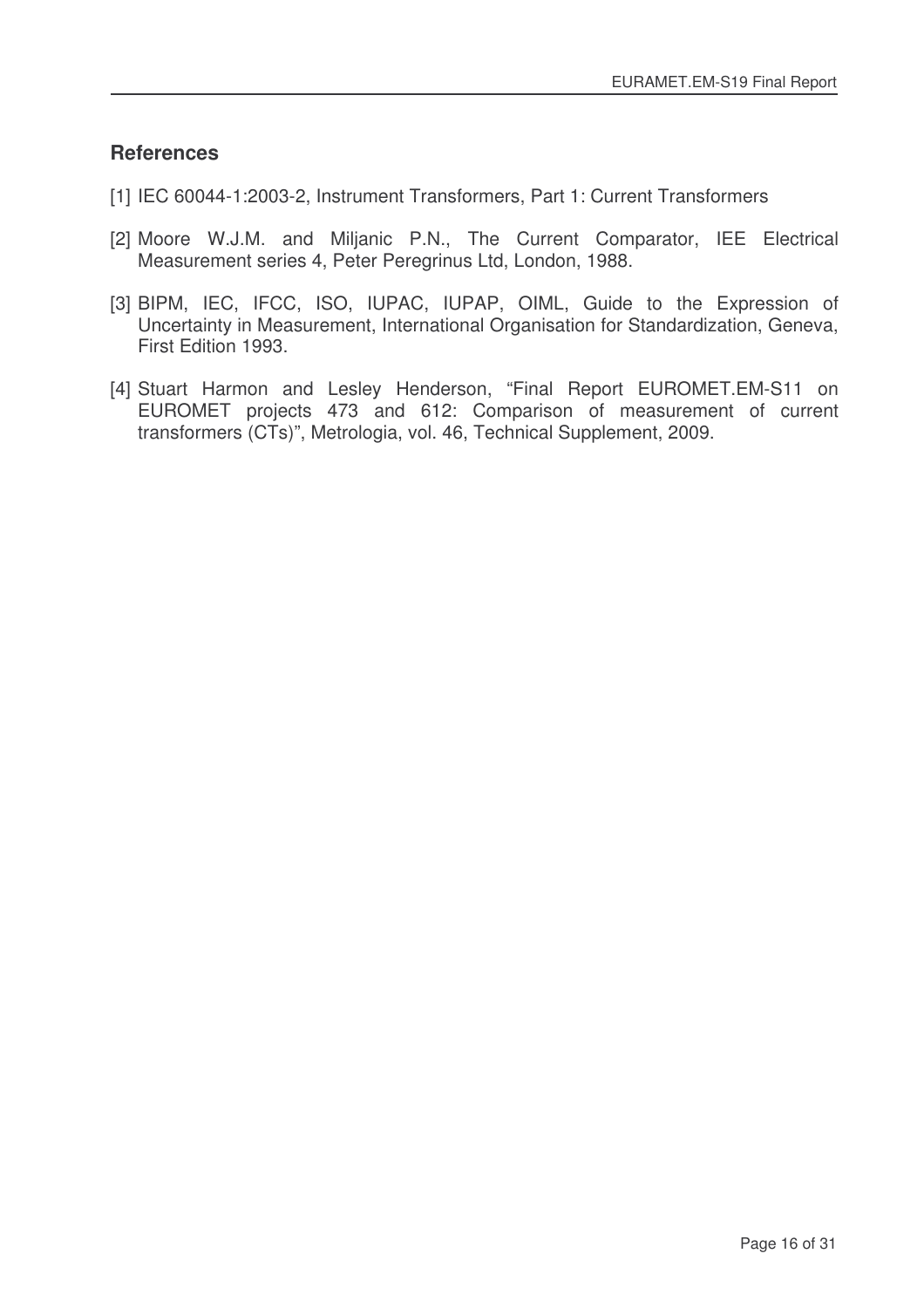

**Figure 11.** The degrees of equivalence  $D(\varepsilon)$  and expanded uncertainties  $U[D(\varepsilon)]$  ( $k = 2$ ) for all ratios, at  $I/I_n=120\%$ .



Ratio of primary and secondary currents in A/A

**Figure 12.** The degrees of equivalence  $D(\delta)$  and expanded uncertainties  $U[D(\delta)]$  ( $k = 2$ ) for all ratios, at  $I/I_n=120\%$ .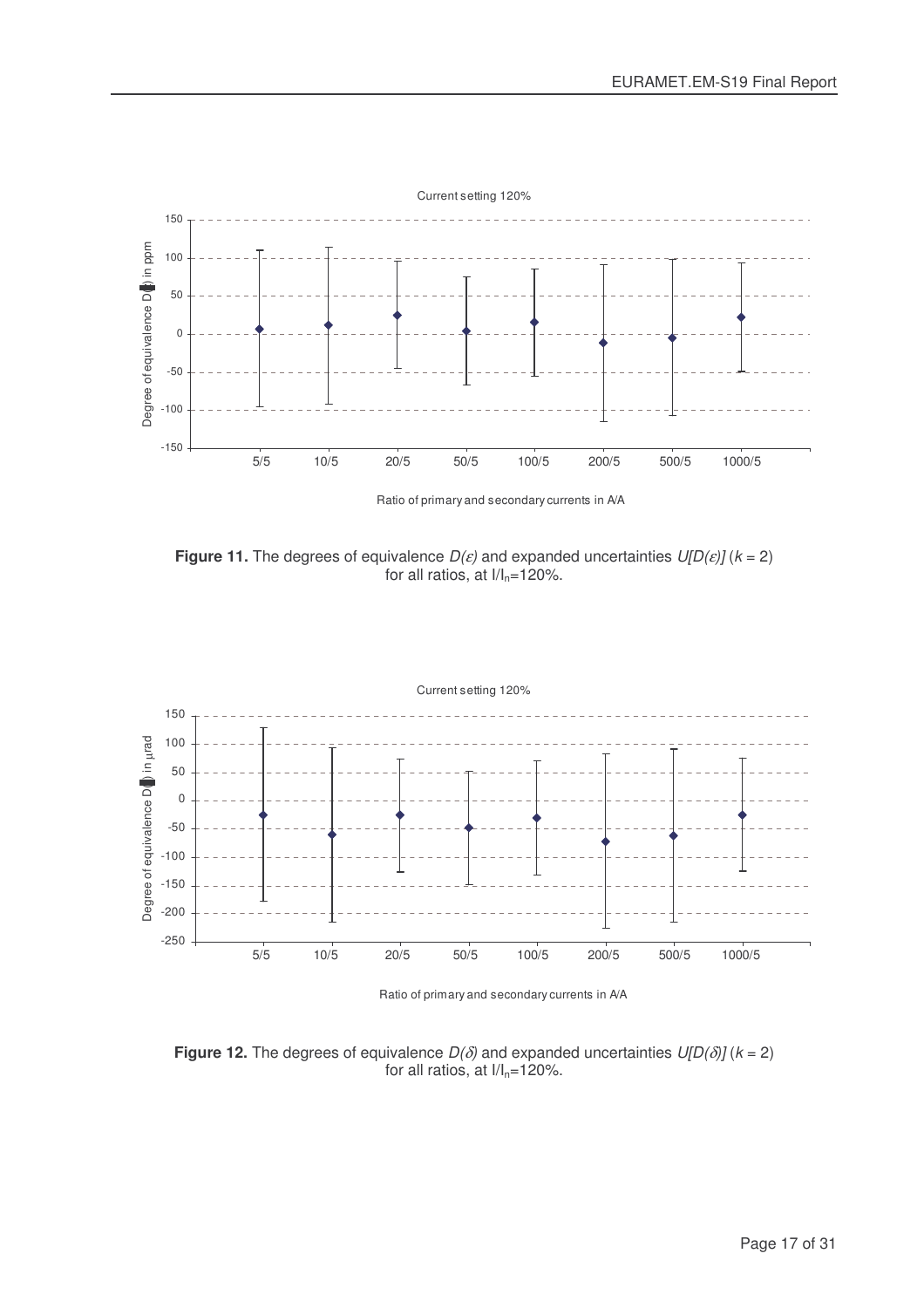

**Figure 13.** The degrees of equivalence  $D(\varepsilon)$  and expanded uncertainties  $U[D(\varepsilon)]$  ( $k = 2$ ) for all ratios, at  $I/I_n=100\%$ .



Ratio of primary and secondary currents in A/A

**Figure 14.** The degrees of equivalence  $D(\delta)$  and expanded uncertainties  $U[D(\delta)]$  ( $k = 2$ ) for all ratios, at  $I/I_n=100\%$ .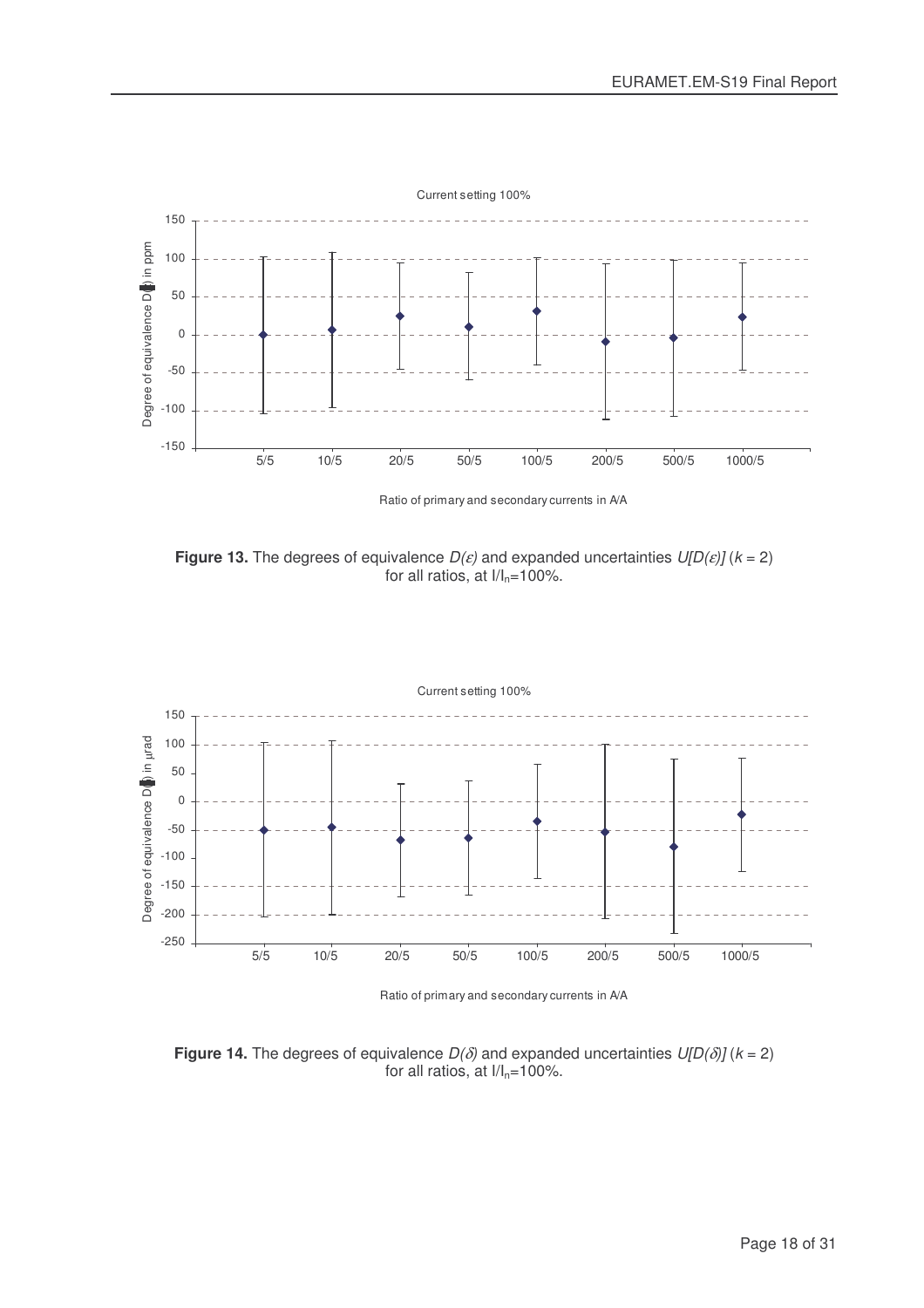

**Figure 15.** The degrees of equivalence  $D(\varepsilon)$  and expanded uncertainties  $U[D(\varepsilon)]$  ( $k = 2$ ) for all ratios, at  $I/I_n=20\%$ .



Ratio of primary and secondary currents in A/A

**Figure 16.** The degrees of equivalence  $D(\delta)$  and expanded uncertainties  $U[D(\delta)]$  ( $k = 2$ ) for all ratios, at  $1/I_n=20\%$ .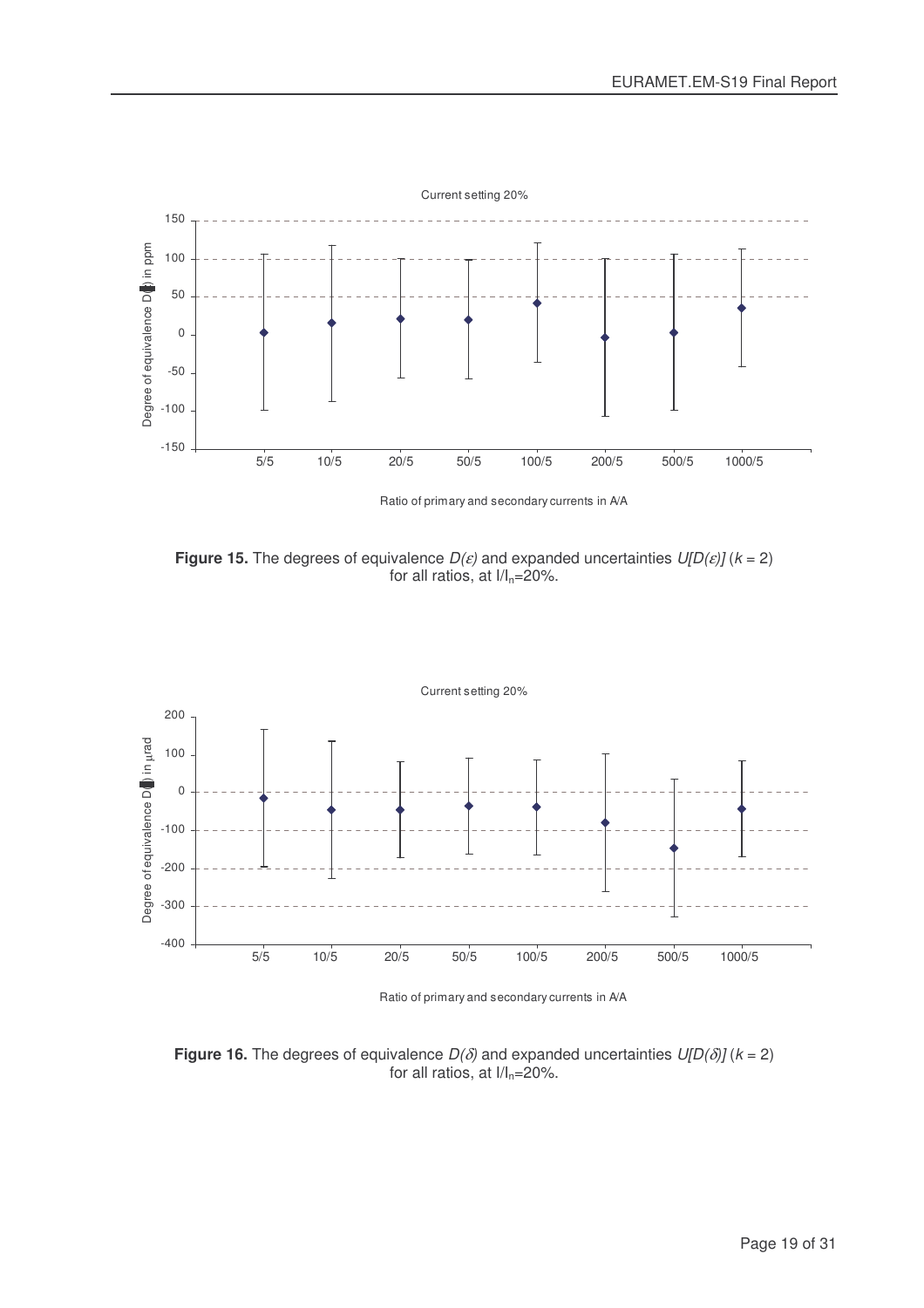

**Figure 17.** The degrees of equivalence  $D(\varepsilon)$  and expanded uncertainties  $U[D(\varepsilon)]$  ( $k = 2$ ) for all ratios, at  $I/I_n=10\%$ .



Ratio of primary and secondary currents in A/A

**Figure 18.** The degrees of equivalence  $D(\delta)$  and expanded uncertainties  $U[D(\delta)]$  ( $k = 2$ ) for all ratios, at  $I/I_n=10\%$ .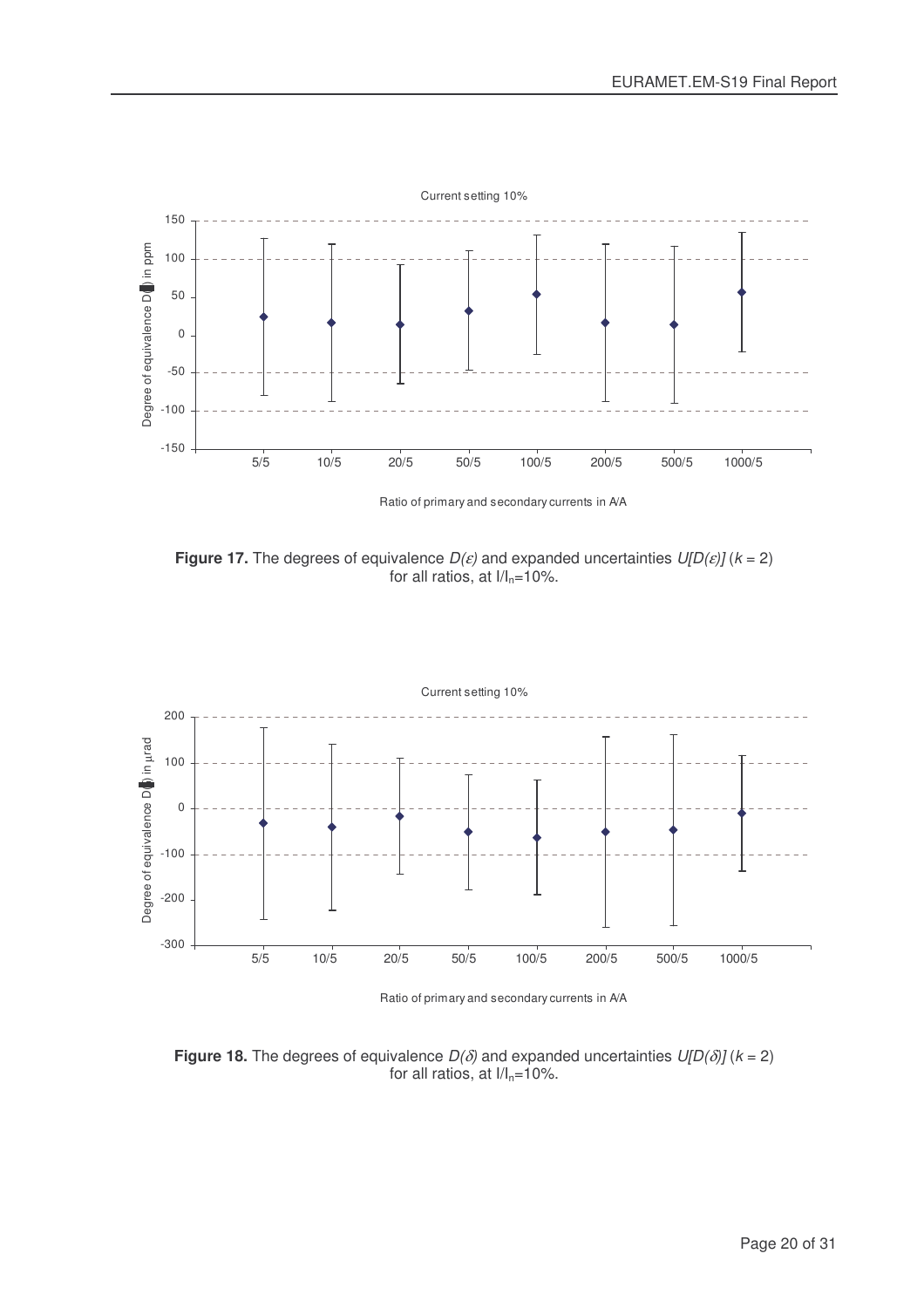

Ratio of primary and secondary currents in A/A

**Figure 19.** The degrees of equivalence  $D(\varepsilon)$  and expanded uncertainties  $U[D(\varepsilon)]$  ( $k = 2$ ) for all ratios, at  $I/I_n=5%$ .



Ratio of primary and secondary currents in A/A

**Figure 20.** The degrees of equivalence  $D(\delta)$  and expanded uncertainties  $U[D(\delta)]$  ( $k = 2$ ) for all ratios, at  $I/I_n=5%$ .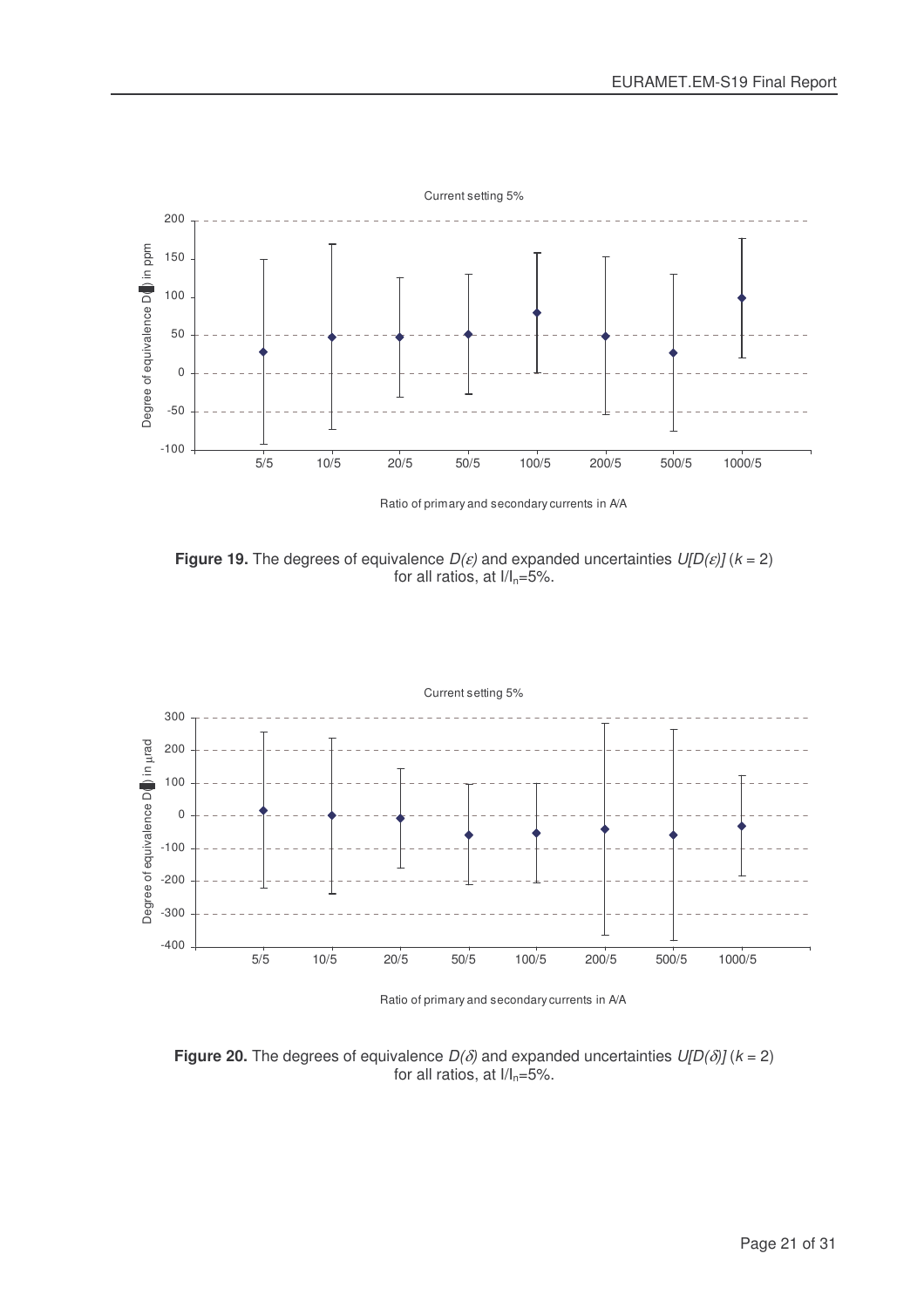| 1/1 <sub>n</sub> |                  | 5A/5A               |                  | 10A/5A              |                  | 20A/5A              |                  | 50A/5A              |                  | 100A/5A             |                  | 200A/5A             |                  | 500A/5A             |                  | 1000A/5A            |
|------------------|------------------|---------------------|------------------|---------------------|------------------|---------------------|------------------|---------------------|------------------|---------------------|------------------|---------------------|------------------|---------------------|------------------|---------------------|
| $\%$             | $D(\varepsilon)$ | $U[D(\varepsilon)]$ | $D(\varepsilon)$ | $U[D(\varepsilon)]$ | $D(\varepsilon)$ | $U[D(\varepsilon)]$ | $D(\varepsilon)$ | $U[D(\varepsilon)]$ | $D(\varepsilon)$ | $U[D(\varepsilon)]$ | $D(\varepsilon)$ | $U[D(\varepsilon)]$ | $D(\varepsilon)$ | $U[D(\varepsilon)]$ | $D(\varepsilon)$ | $U[D(\varepsilon)]$ |
| 120              |                  | 103                 |                  | 03                  | 25               |                     |                  |                     | 15               |                     | $-12$            | 103                 | -5               | 103                 | 22               |                     |
| 100              | - 1              | 103                 | 6                | 03                  | 24               |                     | $\overline{0}$   |                     | 30               |                     | $-10$            | 103                 | -5               | 103                 | 23               | 7.                  |
| 20               | 3                | 103                 | $5\phantom{.0}$  | 03                  | 21               | 78                  | 20               | 78                  | 42               | 78                  | -4               | 103                 |                  | 103                 | 35               | 78                  |
| 10               | 24               | 103                 | 6                | 03                  | 14               | 78                  | 32               | 78                  | 53               | 78                  | 16               | 103                 | 4                | 103                 | 56               | 78                  |
| h                | 28               | 121                 | 48               | 121                 | 47               | 78                  | 51               | 78                  | 80               | 78                  | 49               | 103                 | 27               | 103                 | 99               | 78                  |

**Table 8.** Degrees of equivalence for ratio, and their expanded uncertainties

| $1/I_n$ |             | 5A/5A          |             | 10A/5A         |             | 20A/5A         |             | 50A/5A         |             | 100A/5A        |             | 200A/5A        |             | 500A/5A         |             | 1000A/5A       |
|---------|-------------|----------------|-------------|----------------|-------------|----------------|-------------|----------------|-------------|----------------|-------------|----------------|-------------|-----------------|-------------|----------------|
| $\%$    | $D(\delta)$ | $U[D(\delta)]$ | $D(\delta)$ | $U[D(\delta)]$ | $D(\delta)$ | $U[D(\delta)]$ | $D(\delta)$ | $U[D(\delta)]$ | $D(\delta)$ | $U[D(\delta)]$ | $D(\delta)$ | $U[D(\delta)]$ | $D(\delta)$ | $U[D(\delta)]$  | $D(\delta)$ | $U[D(\delta)]$ |
| 120     | $-25$       | 153            | $-61$       | 153            | $-26$       | 100            | -49         | 100            | $-31$       | 100            | $-72$       | 153            | $-62$       | 153             | $-25$       | 100            |
| 100     | $-50$       | 153            | $-46$       | 53             | $-69$       | 100            | $-65$       | 100            | $-36$       | 100            | $-54$       | 153            | $-80$       | 153             | $-24$       | 100            |
| 20      | $-15$       | 181            | $-45$       | 181            | -46         | 126            | $-36$       | 126            | $-39$       | 126            | $-79$       | 181            | $-146$      | 18 <sup>1</sup> | $-43$       | 126            |
| 10      | $-32$       | 209            | $-41$       | 181            | $-1/$       | 126            | $-52$       | 126            | $-63$       | 126            | $-5^{4}$    | 209            | $-47$       | 209             | -11         | 126            |
| ხ       |             | 237            |             | 237            | -8          | 153            | $-58$       | 153            | $-53$       | 153            | -40         | 323            | $-59$       | 323             | $-31$       | 153            |

**Table 9.** Degrees of equivalence for phase, and their expanded uncertainties

*D(*-*) and D(*δ*)* are the degrees of equivalence for ratio and phase in ppm and µrad, respectively.

*U[D(*-*)]* and *U[D(*δ*)]* are the expanded uncertainties in ppm and µrad, respectively.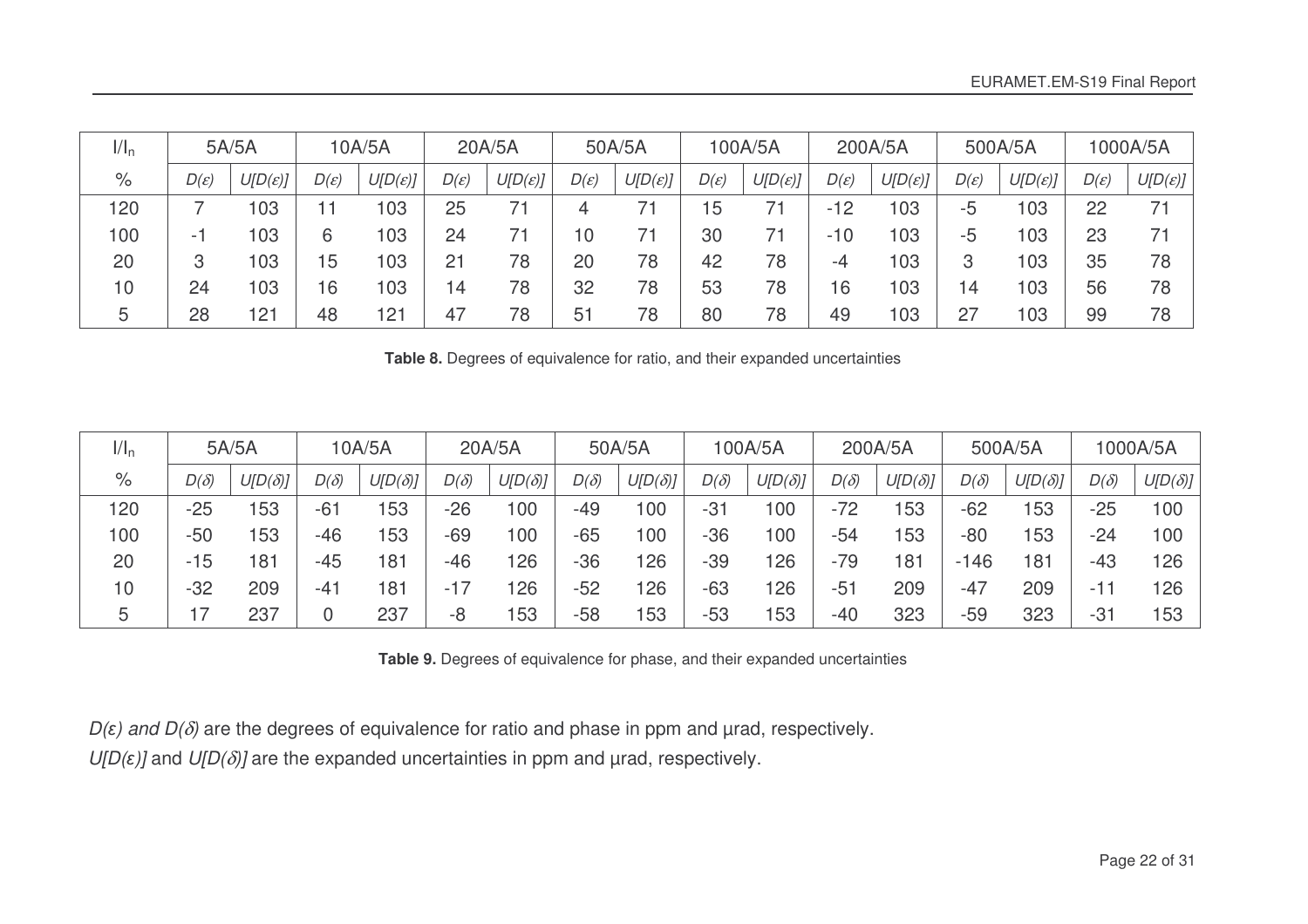# **APPENDIX A1. Methods of Measurement**

### **A1.1. Detailed description of the BIM measurement setup and method**

The measurements were performed using a manually balanced measurement system (Bridge: type K 507, manufacturer: Russia). The transformer test set measures the transfer standard (marked as DUT) errors by dividing the differential current into two components. These values are evaluated manually as current error (CE) and phase displacement (PE) by the bridge. The display "In %" on the test set indicates the percentage of the nominal ratio.



**Figure 21.** Schematic diagram of the BIM measurement setup

### **A1.2. Detailed description of the UME measurement setup and method**

#### Passive Compensated Current Comparator Method:

Figure 22 shows the basic calibration circuit for the passive compensated current comparator designed by Kusters and Moore, with a test current transformer connected in series.

The compensation winding, which has the same number of turns as the secondary winding, will have a current which is the difference between the comparator secondary winding current and the test transformer secondary current.

If *i* is the nominal secondary current and  $\alpha$  and  $\beta$  are respectively the errors of the comparator and the test transformer secondary currents, then the compensation winding current is  $(i + \alpha) - (i + \beta)$  which is equal to  $(\alpha - \beta)$ . In linking the detector core, the compensation winding ampere-turns due to α will subtract from those of (*i* + α) due to the secondary winding, giving a resultant due to *i*, which exactly cancels the primary ampere-turns.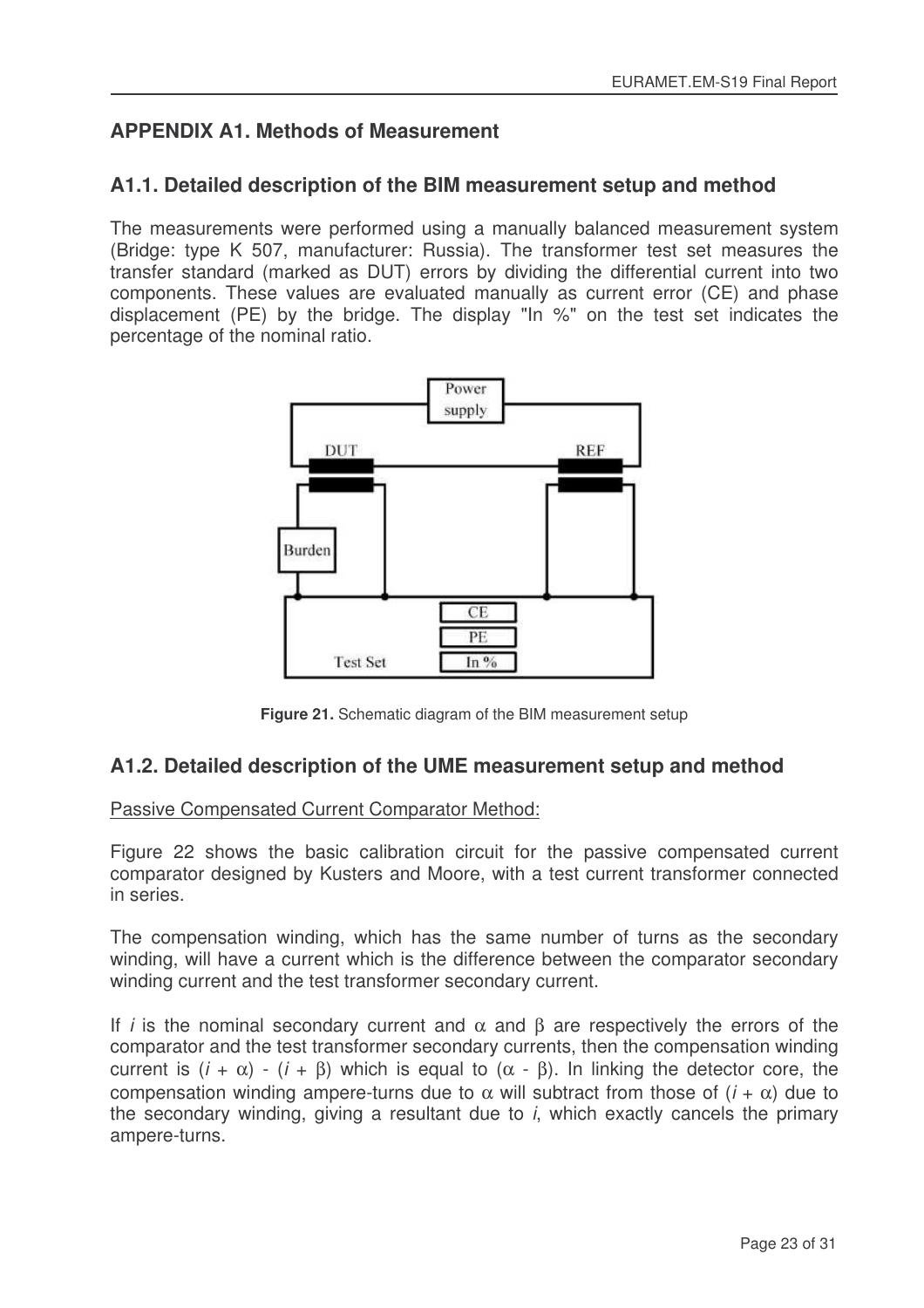

**Figure 22.** Basic calibration circuit

The detector core is therefore magnetized only by a current β, the error of the test current transformer. An equal and opposite current from the balance control circuit is injected into the compensation winding to give null deflection of the detector.

Electronically Compensated Comparator and Test Set:



**Figure 23.** Electronic measurement system

Figure 23 shows the calibration circuit for the electronically compensated comparator and test set. The transformer test set measures the transfer standard (marked DUT in circuit) errors by dividing the differential current into two components. These values are evaluated automatically as current error and phase displacement by the test set electronics.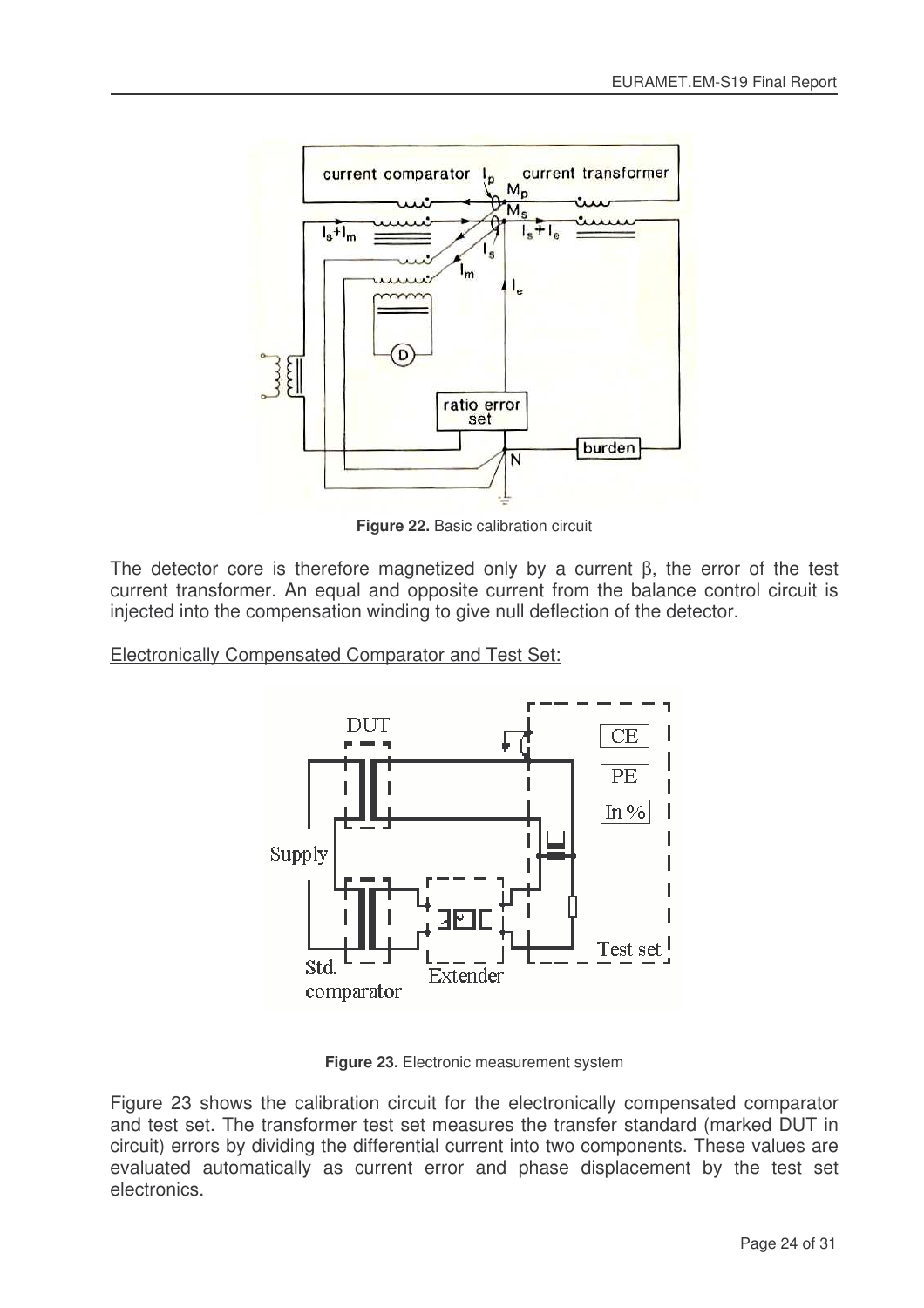# **APPENDIX A2. Uncertainty Budgets**

# **A2.1. Detailed uncertainty budget of BIM**

Uncertainty budget for ratio error measurement (%): 5A/5A, 100%

| i              | <b>Quantity (unit)</b>         | <b>Distribution</b>     | $X_i$     | $U(X_i)$ | $V_i$    | $C_i$ | $U_i(y)$ | $r(x_i, y)$         |
|----------------|--------------------------------|-------------------------|-----------|----------|----------|-------|----------|---------------------|
|                | repeatedly<br>measured error   | Normal                  | $-0.0029$ | 1,49E-05 | 9        |       |          | 1,49E-05   0,003579 |
| $\overline{c}$ | error of the<br>reference std. | Normal                  | $-0.002$  | 0.004    | 50       |       | 0,004    | 0,960763            |
| 3              | error of the test set          | Rectangular             | 0         | 0,001155 | infinity |       |          | $0,001155$ 0,277348 |
| y              |                                | Normal                  | $-0.0049$ | 0,004163 | 58,68206 |       |          |                     |
|                |                                | Conf. level = $95,45\%$ |           | $k =$    | 2,0435   |       |          |                     |
|                |                                | $Result =$              | $-0.0049$ | $U =$    | 0,0085   |       |          |                     |

### Uncertainty budget for ratio error measurement (%): 10A/5A, 100%

|                | <b>Quantity (unit)</b>         | <b>Distribution</b>     | $X_i$          | $U(X_i)$            | $\nu_i$  | $C_i$ | $u_i(y)$ | $r(x_i, y)$         |
|----------------|--------------------------------|-------------------------|----------------|---------------------|----------|-------|----------|---------------------|
|                | repeatedly<br>measured error   | Normal                  |                | $-0,00434$ 4,47E-05 | 9        |       |          | 4,47E-05 0,010736   |
| $\overline{c}$ | error of the<br>reference std. | Normal                  | $-0,001$       | 0,004               | 50       |       | 0,004    | 0,960714            |
| 3              | error of the test set          | Rectangular             | $\overline{0}$ | 0,001155            | infinity |       |          | $0,001155$ 0,277334 |
| у              |                                | Normal                  |                | $-0,00534$ 0,004164 | 58,69408 |       |          |                     |
|                |                                | Conf. level = $95,45\%$ |                | $k =$               | 2,0435   |       |          |                     |
|                |                                | $Result =$              | $-0,0053$      | $U =$               | 0,0085   |       |          |                     |

### Uncertainty budget for ratio error measurement (%): 20A/5A, 100%

| , | <b>Quantity (unit)</b>         | <b>Distribution</b>     | $X_i$          | $U(X_i)$            | $\nu_i$  | $C_i$ | $u_i(y)$   | $r(x_i, y)$         |
|---|--------------------------------|-------------------------|----------------|---------------------|----------|-------|------------|---------------------|
|   | repeatedly<br>measured error   | Normal                  |                | $-0,00306$ 2,79E-05 | 9        |       | $2,79E-05$ | 0,01208             |
| 2 | error of the<br>reference std. | Normal                  | $-0,001$       | 0,002               | 50       |       | 0,002      | 0,865962            |
| 3 | error of the test set          | Rectangular             | $\overline{0}$ | 0,001155            | infinity |       |            | $0,001155$ 0.499964 |
| y |                                | Normal                  | $-0.00406$     | 0,00231             | 88,91482 |       |            |                     |
|   |                                | Conf. level = $95,45\%$ |                | $k =$               | 2,0285   |       |            |                     |
|   |                                | $Result =$              | $-0.0041$      | $U =$               | 0,0047   |       |            |                     |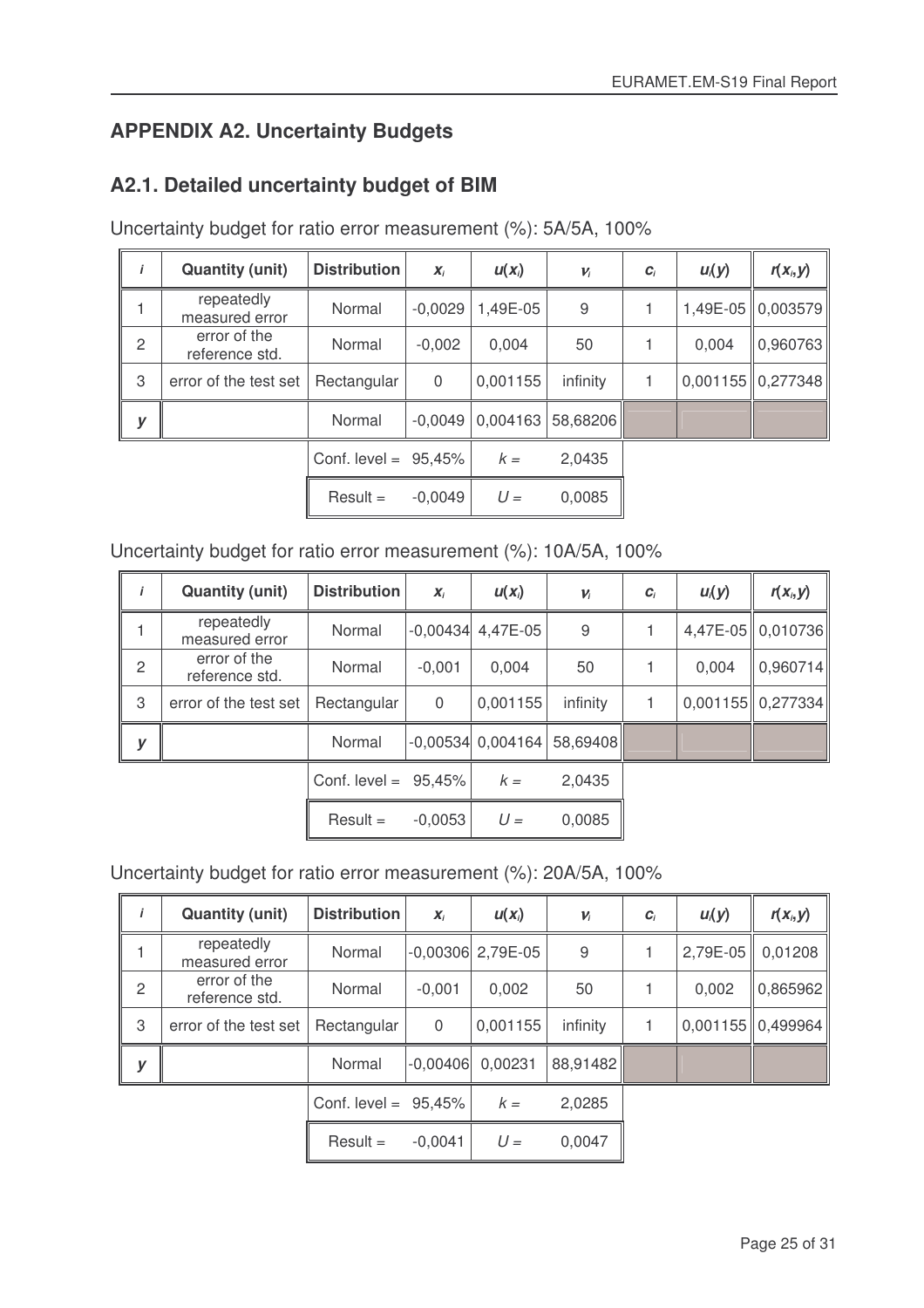|                | <b>Quantity (unit)</b>         | <b>Distribution</b>     | $X_i$     | $U(X_i)$            | $V_i$    | $\bm{C}_i$ | $U_i(y)$ | $r(x_i, y)$         |
|----------------|--------------------------------|-------------------------|-----------|---------------------|----------|------------|----------|---------------------|
|                | repeatedly<br>measured error   | Normal                  |           | $-0,00312$ 1,56E-05 | 9        |            |          | 1,56E-05   0,006755 |
| $\overline{c}$ | error of the<br>reference std. | Normal                  | $-0.001$  | 0,002               | 50       |            | 0.002    | 0,866006            |
| 3              | error of the test set          | Rectangular             | $\Omega$  | 0,001155            | infinity |            |          | $0,001155$ 0,499989 |
| y              |                                | Normal                  |           | $-0,00412$ 0,002309 | 88,897   |            |          |                     |
|                |                                | Conf. level = $95,45\%$ |           | $k =$               | 2,0285   |            |          |                     |
|                |                                | $Result =$              | $-0,0041$ | $U =$               | 0,0047   |            |          |                     |

Uncertainty budget for ratio error measurement (%): 50A/5A, 100%

### Uncertainty budget for ratio error measurement (%): 100A/5A, 100%

|                | <b>Quantity (unit)</b>         | <b>Distribution</b>     | $\mathbf{x}_i$ | $U(X_i)$                        | $\nu_i$  | $C_i$ | $U_i(y)$   | $r(x_i, y)$         |
|----------------|--------------------------------|-------------------------|----------------|---------------------------------|----------|-------|------------|---------------------|
|                | repeatedly<br>measured error   | Normal                  |                | $\binom{.00194}{.05}$ - 0.00194 | 9        |       | $1,05E-05$ | 0,004547            |
| $\overline{2}$ | error of the<br>reference std. | Normal                  | 0              | 0,002                           | 50       |       | 0,002      | 0,866016            |
| 3              | error of the test set          | Rectangular             | $\Omega$       | 0,001155                        | infinity |       |            | $0,001155$ 0,499995 |
| у              |                                | Normal                  |                | $-0,00194$ 0,002309             | 88,89256 |       |            |                     |
|                |                                | Conf. level = $95,45\%$ |                | $k =$                           | 2,0285   |       |            |                     |
|                |                                | $Result =$              | $-0.0019$      | $U =$                           | 0,0047   |       |            |                     |

# Uncertainty budget for ratio error measurement (%): 200A/5A, 100%

|                | <b>Quantity (unit)</b>         | <b>Distribution</b>     | $X_i$      | $U(X_i)$ | $V_i$    | $C_i$ | $U_i(y)$ | $r(x_i, y)$         |
|----------------|--------------------------------|-------------------------|------------|----------|----------|-------|----------|---------------------|
|                | repeatedly<br>measured error   | Normal                  | $-0,00571$ | 3,95E-05 | 9        |       |          | 3,95E-05 0,009487   |
| $\overline{2}$ | error of the<br>reference std. | Normal                  | $-0,003$   | 0,004    | 50       |       | 0,004    | 0,960726            |
| 3              | error of the test set          | Rectangular             | $\Omega$   | 0,001155 | infinity |       |          | $0,001155$ 0,277338 |
| y              |                                | Normal                  | $-0.00871$ | 0,004164 | 58,69112 |       |          |                     |
|                |                                | Conf. level = $95,45\%$ |            | $k =$    | 2,0435   |       |          |                     |
|                |                                | $Result =$              | $-0,0087$  | $U =$    | 0,0085   |       |          |                     |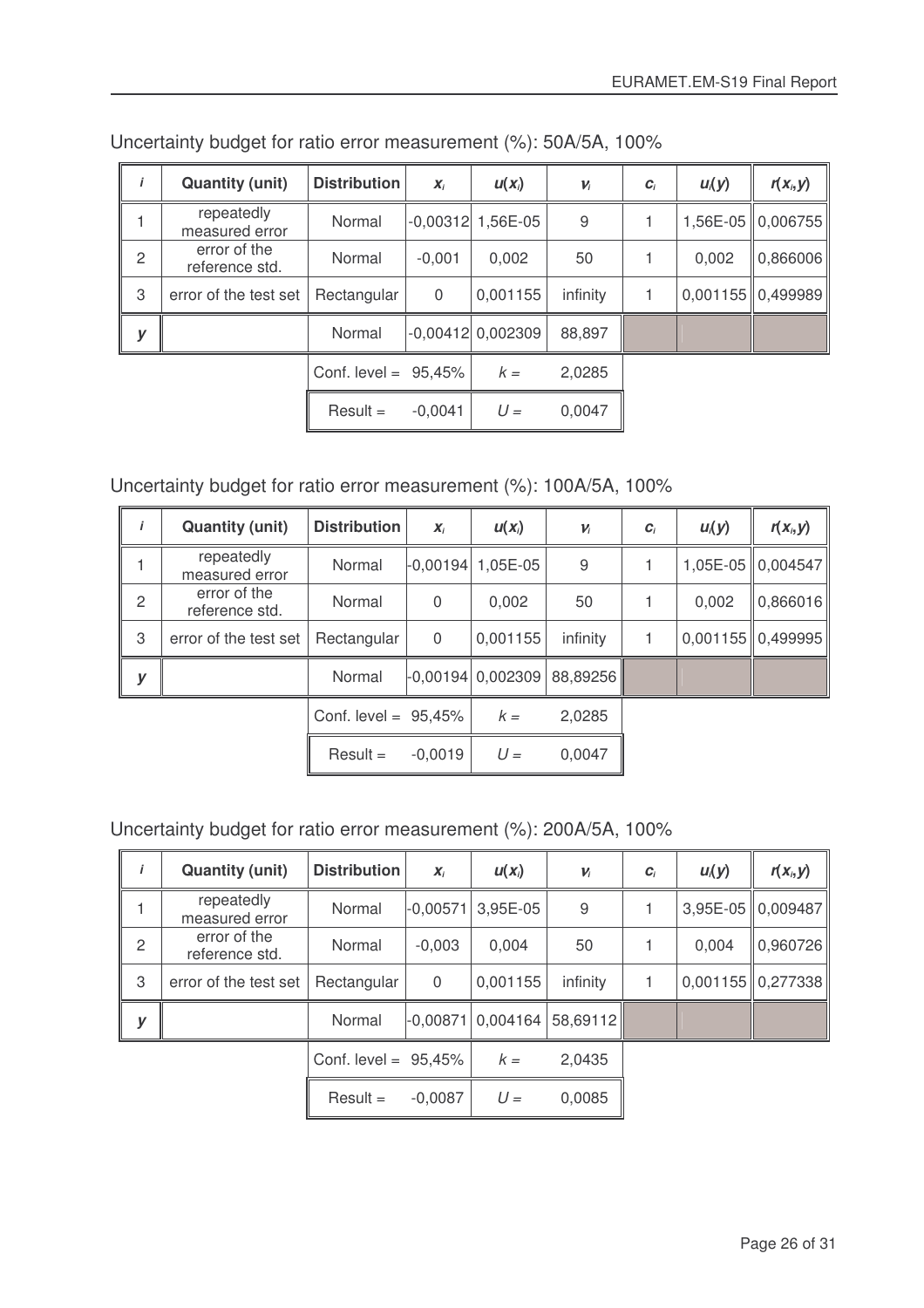|                | <b>Quantity (unit)</b>         | <b>Distribution</b>     | $X_i$      | $U(X_i)$ | $\nu_i$  | $C_i$ | $U_i(y)$ | $r(x_i, y)$         |
|----------------|--------------------------------|-------------------------|------------|----------|----------|-------|----------|---------------------|
|                | repeatedly<br>measured error   | Normal                  | $-0,00307$ | 2,12E-05 | 9        |       |          | 2,12E-05 0,005092   |
| $\overline{2}$ | error of the<br>reference std. | Normal                  | $-0,001$   | 0,004    | 50       |       | 0.004    | 0,960756            |
| 3              | error of the test set          | Rectangular             | $\Omega$   | 0,001155 | infinity |       |          | $0,001155$ 0,277347 |
| у              |                                | Normal                  | $-0,00407$ | 0,004163 | 58,6836  |       |          |                     |
|                |                                | Conf. level = $95,45\%$ |            | $k =$    | 2,0435   |       |          |                     |
|                |                                | $Result =$              | $-0.0041$  | $U =$    | 0,0085   |       |          |                     |

Uncertainty budget for ratio error measurement (%): 500A/5A, 100%

Uncertainty budget for ratio error measurement (%): 1000A/5A, 100%

|                | <b>Quantity (unit)</b>         | <b>Distribution</b>     | $X_i$        | $U(X_i)$            | $V_i$    | $\bm{C}_i$ | $U_i(y)$ | $r(x_i, y)$           |
|----------------|--------------------------------|-------------------------|--------------|---------------------|----------|------------|----------|-----------------------|
|                | repeatedly<br>measured error   | Normal                  |              | $-0,00472$ 3,13E-05 | 9        |            |          | 3,13E-05 0,013552     |
| $\overline{2}$ | error of the<br>reference std. | Normal                  | $\mathbf 0$  | 0,002               | 50       |            | 0,002    | 0,865946              |
| 3              | error of the test set          | Rectangular             | $\mathbf{0}$ | 0,001155            | infinity |            |          | $0,001155$   0,499954 |
| V              |                                | Normal                  | $-0,00472$   | 0.00231             | 88,92152 |            |          |                       |
|                |                                | Conf. level = $95,45\%$ |              | $k =$               | 2,0285   |            |          |                       |
|                |                                | $Result =$              | $-0,0047$    | $U =$               | 0,0047   |            |          |                       |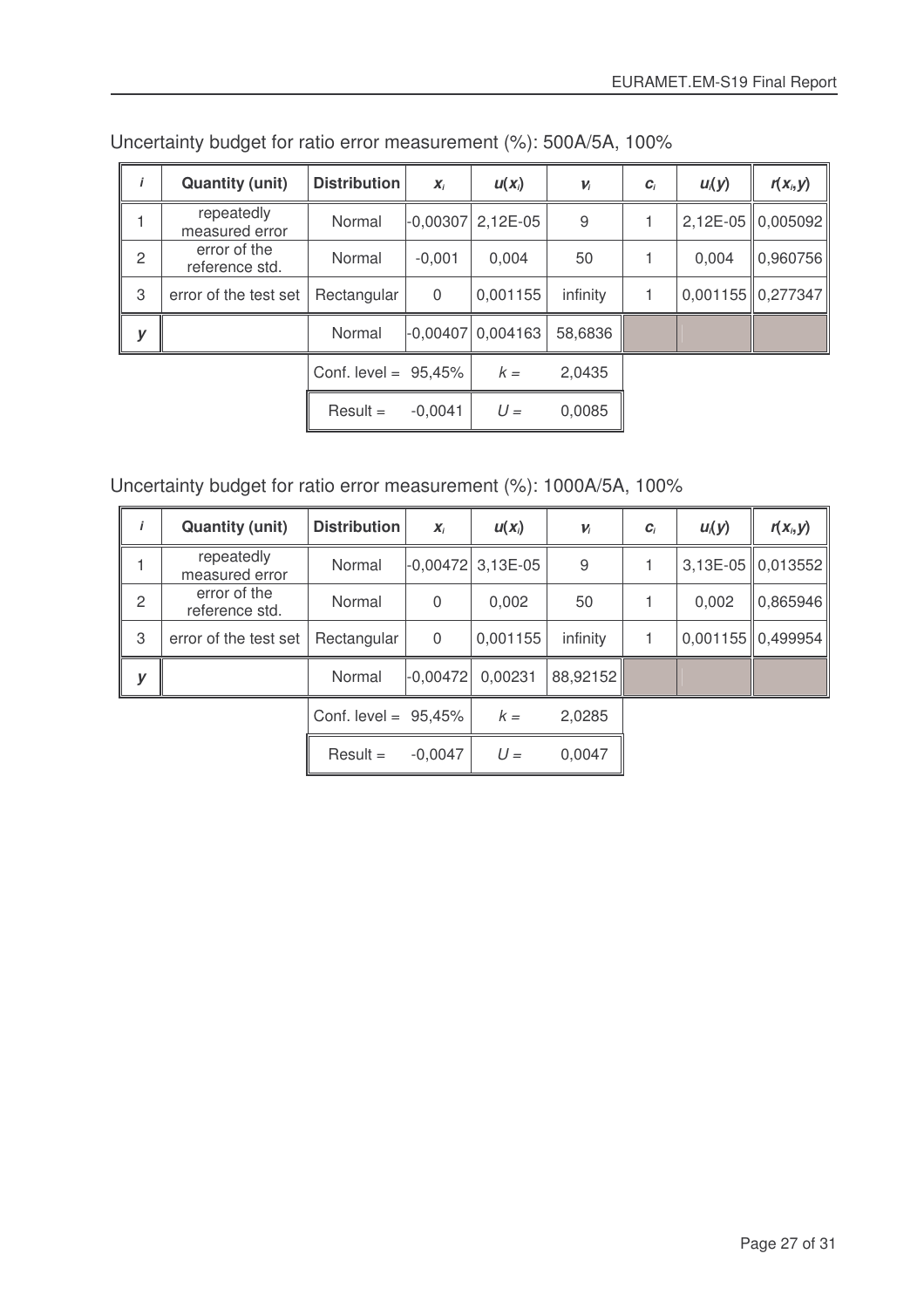# **A2.2. Detailed uncertainty budget of UME**

The following sample table shows a typical uncertainty budget used by UME in the calculation of its uncertainty values. The uncertainty budget given shows the contributions associated with the measurements made on ratio  $5A/5A$  at  $I/I<sub>n</sub>=100%$ , at a burden of 5VA, unity power factor, at a frequency of 50Hz and an ambient temperature of 23˚C.

| <b>Quantity</b>                            | <b>Standard</b><br>Uncertainty<br>(ppm) | <b>Type</b> | <b>Probability</b><br><b>Distribution Coefficient</b> | <b>Sensitivity</b> | <b>Uncertainty</b><br><b>Contribution</b><br>(ppm) |
|--------------------------------------------|-----------------------------------------|-------------|-------------------------------------------------------|--------------------|----------------------------------------------------|
| Calibration of bridge and<br>comparator    | 16.0                                    | B           | normal                                                | 1                  | 16.0                                               |
| Error in the bridge                        | 5.8                                     | B           | rectangular                                           | 1                  | 5.8                                                |
| Error due to frequency<br>setting          | 1.2                                     | B           | rectangular                                           | 1                  | 1.2                                                |
| Resolution of test set                     | 0.3                                     | B           | rectangular                                           | 1                  | 0.3                                                |
| Error due to burden setting                | 0.6                                     | B           | rectangular                                           | 1                  | 0.6                                                |
| Error due to temperature                   | 1.2                                     | B           | rectangular                                           | 1                  | 1.2                                                |
| Circuit configuration                      | 1.0                                     | B           | normal                                                | 1                  | 1.0                                                |
| Error due to current setting               | 0.6                                     | B           | rectangular                                           | 1                  | 0.6                                                |
| Repeatability                              | 10                                      | A           | normal                                                | 1                  | 10                                                 |
| Combined uncertainty                       |                                         |             |                                                       |                    | 19.8                                               |
| <b>Expanded uncertainty (U)</b><br>$(k=2)$ |                                         |             |                                                       |                    | 39.7                                               |

The contributions for the "Calibration of the bridge and comparator" and "Error in the bridge" take into account any error of the test set and standard comparator used in calibration of the transfer standard.

The contribution for the error due to the burden setting takes into account the fact that the actual burden was either too high or too low. The change in  $\epsilon_\mathsf{X}$  and  $\bar{\mathsf{o}}_\mathsf{X}$  for a change in VA was calculated and then the error included in the budget. The contribution for the error due to the current setting covers any inaccuracy in the setting of the applied current,  $I/I<sub>n</sub>$ . The value for repeatability is the standard deviation of the mean for each individual set of measurements.

The overall uncertainty of UME: The rounded off figure of 50ppm (or urad) is preferred to use for both error components.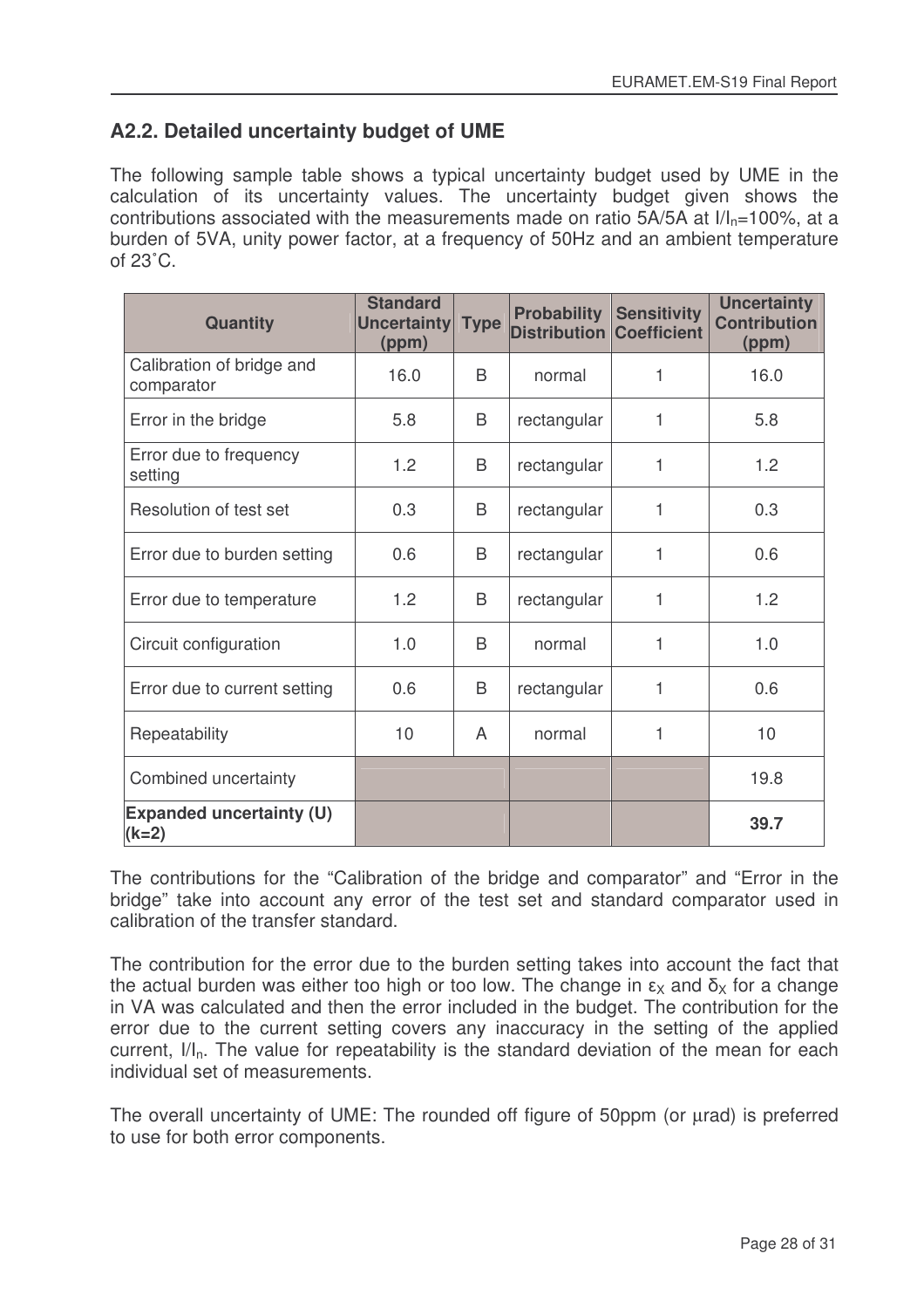# **APPENDIX A3. Comparison Protocol**

### **Guidelines for Bilateral Comparison between UME and BIM Comparison of the measurement of current transformers (CTs) EUROMET project 688**

### **Pilot laboratory**

TÜBTAK-UME Ulusal Metroloji Enstitüsü P.O.Box: 54 41470 Gebze/Kocaeli **TURKEY** 

### **Coordinator**

| Hüseyin Çaycı |
|---------------|
|---------------|

tel: +90 262 679 5000 (Ext. 4450)

fax: +90 262 679 5001

huseyin.cayci@ume.tubitak.gov.tr

### **Traveling standard**

| <b>Traveling Standard</b> | 3 kA transformer (BIM-owned)                                   |
|---------------------------|----------------------------------------------------------------|
| <b>Type</b>               | uncompensated, multi-ratio,<br>class 0.05, 1A and 5A secondary |
| <b>Manufacturer</b>       | I-512 (Russia)                                                 |
| <b>Serial number</b>      | 21/1980                                                        |
| Weight                    | 106 kg                                                         |

### **Transportation information**

UME and BIM will be responsible for arranging transportation to each other. UME and BIM should inform each other by e-mail or fax when the transformer is sent.

### **Custom information**

The ATA Carnet document *must always* travel with the equipment, so UME and BIM should ensure that the correct paperwork accompanies the CT. Endorsements by customs will be required at departure from BG, entry to and departure from TR.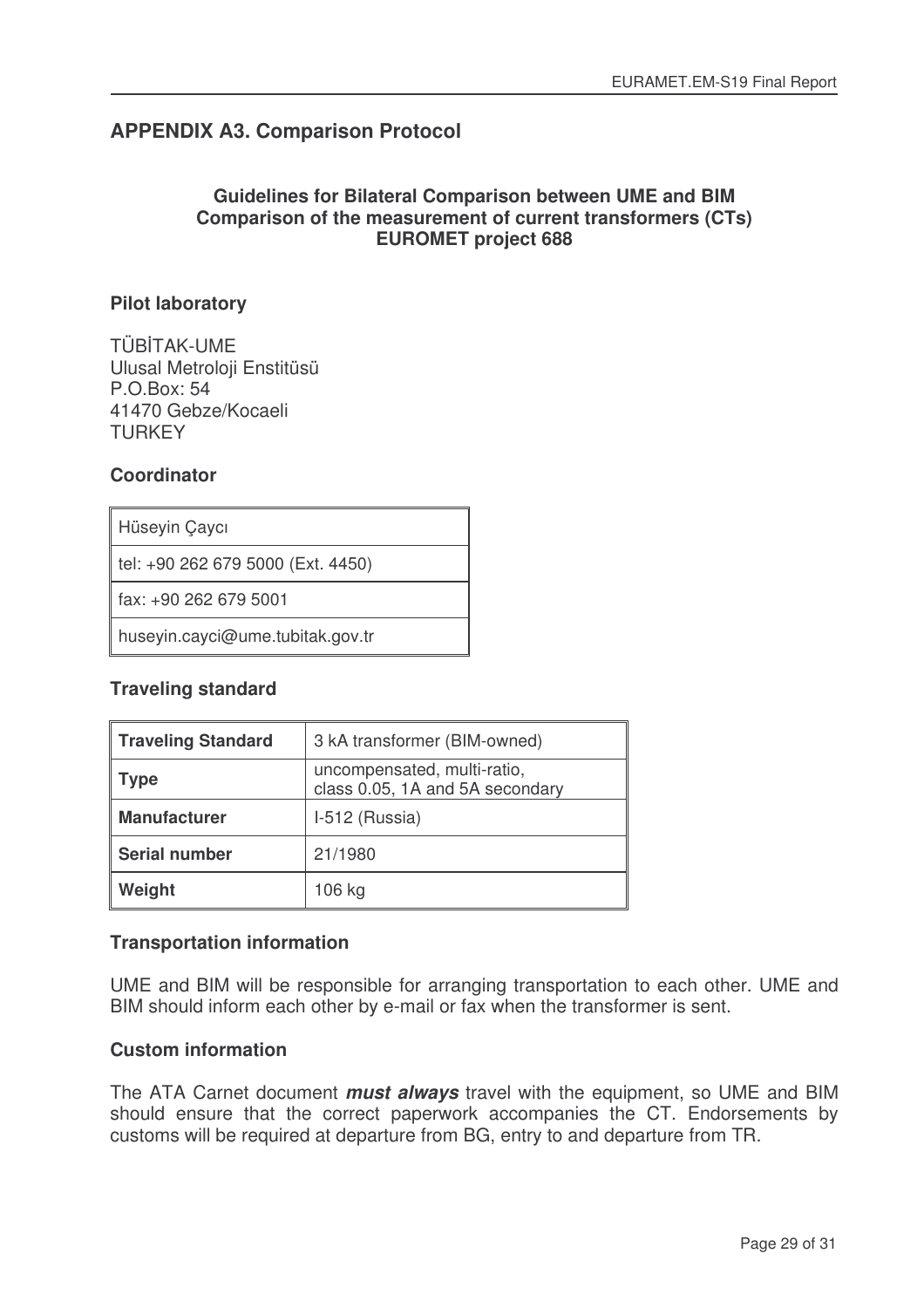### **Circulation scheme and timetable**

The following dates have been allowed for the participants and include transportation time to the next participant.

| Laboratory      | <b>Period of measurements</b> |
|-----------------|-------------------------------|
| BIM, BG         | April-May, 2003               |
| UME, TR (pilot) | June-August, 2003             |
| BIM, BG         | September-October, 2003       |

### **Measurements**

Measurements should be made at the laboratory's normal power frequency. The pilot laboratory will make measurements at 50 Hz.

The 3 kA transformer has several ratios, however the following ratios will be used: 1000, 500, 200, 100, 50, 20, 10, 5:5A. All ratios should be measured with a burden of 5 VA at unity power factor and with the following % of rated current: 120, 100, 50, 20, 10, 5 & 2 %. Measurements at 1 % rated current are optional.

Measurements should be made at the laboratory's normal laboratory temperature. BIM should inform UME if the normal temperature is not 20°C or 23°C. The pilot laboratory will make measurements normally at  $23 \pm 1$ °C. However, pilot laboratory will make measurements both at  $20 \pm 1^{\circ}$ C and  $23 \pm 1^{\circ}$ C, if needed.

### **Report**

The report should be sent to the pilot laboratory within 6 weeks of completing measurements. In addition to the results, the report should contain a brief description of the measurement technique and all relevant defining conditions such as actual burden achieved and temperature.

The report should contain an uncertainty budget and statement. The uncertainty calculations should comply with the requirements of the GUM for the calculation of the uncertainty of measurement. On the uncertainty the report should include the degrees of freedom and the complete budget of uncertainty.